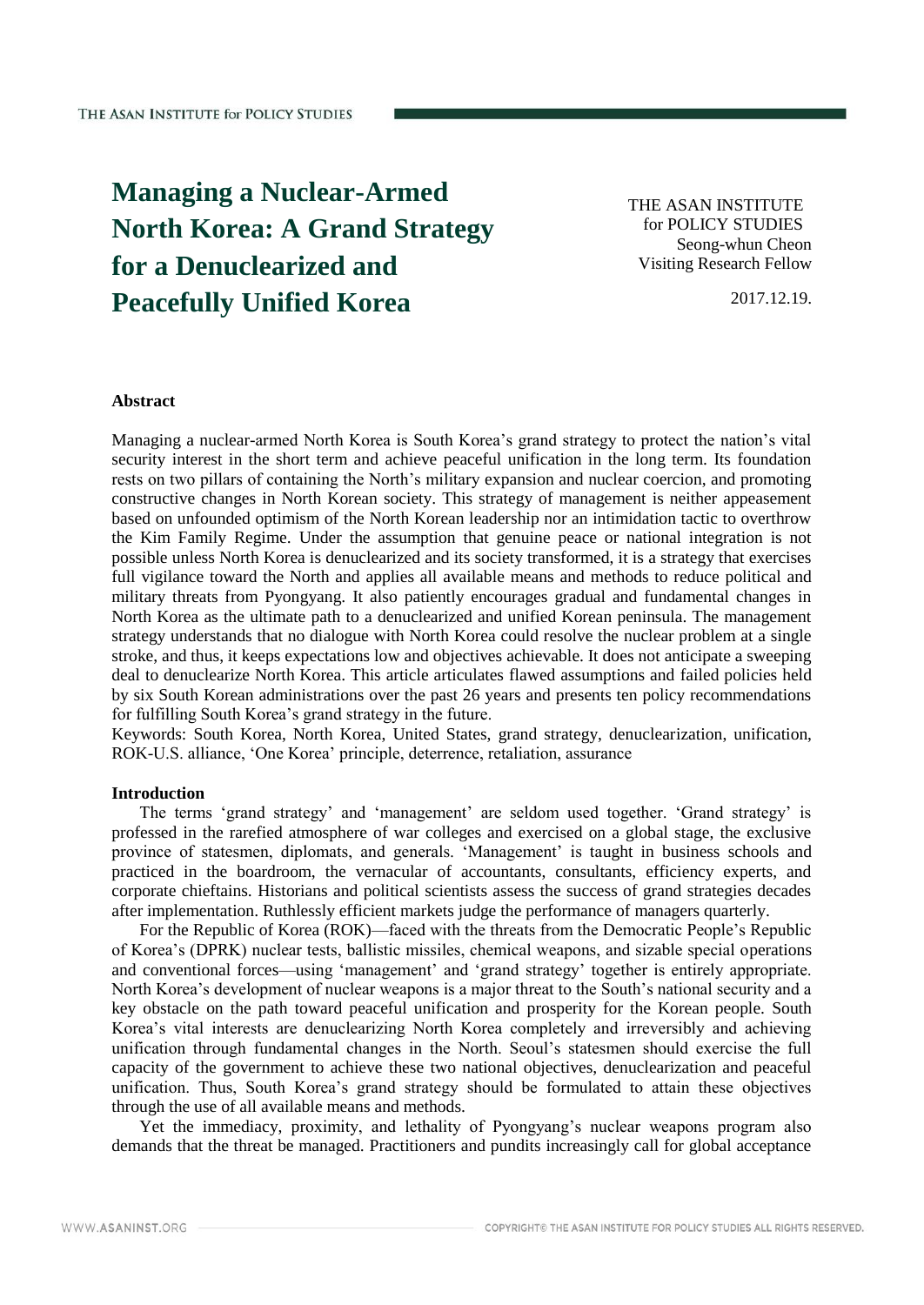of a nuclear-armed North Korea in the short-term while maintaining the long-term objective of denuclearization.<sup>1</sup> The concept of *'managing'* recognizes that resolving the North Korean nuclear issue is not feasible at present. Instead, managing focuses on preventing further aggravation of the problem and deterring consequential threats. *'*Managing*'* neither abandons the objective of denuclearization nor advocates immediate resolution of the problem. Rather, it focuses on fostering an environment for complete denuclearization in the future, recognizing that it may take a long time. In addition, 'managing' doesn't view the object of its efforts—the Kim Family Regime (KFR)—as a constructive and equal partner. Rather, the KFR is a subject that should be reined in to prevent its dangerous or reckless behavior.

This paper argues that managing a nuclear-armed North Korea is at the core of South Korea's grand strategy. Management has two objectives: first, to contain the North's military expansion and nuclear coercion by reinforcing ROK-U.S. military preparedness, including the redeployment of American tactical nuclear weapons in South Korea; second, to promote constructive changes in North Korean society and induce its people to develop ways of thinking that are different from those of the KFR.

To understand the urgency and necessity of this approach, it is important to acknowledge that previous policies designed to prevent the KFR from acquiring nuclear weapons have failed. Accordingly, this paper first summarizes the faulty assumptions and lessons learned that span six South Korean administrations dating to March 1991, when the North's nuclear ambitions first became public.<sup>2</sup> Second, it describes the policies needed to manage a nuclear-armed North Korea that will facilitate South Korea's strategic objective of a denuclearized and unified Korean Peninsula.

## **Flawed Assumptions and Failed Policies**

From 1991 to 2017, none of the major diplomatic or military initiatives by four American presidents and six South Korean presidents have borne fruit. During this period, a variety of platforms, including inter-Korean dialogue, the U.S.-DPRK negotiations, the four-party talks, and the six-party talks have been used, and occasionally produced major agreements like the Agreed Framework, the Joint Statement of the Fourth Round of the Six-Party Talks, and the February 13<sup>th</sup> Agreement. Whenever such deals were made, officials in Seoul and Washington appeared in public, celebrating the deals and boasting of the resolution of the North Korean nuclear problem. However, a nucleararmed North Korea remains the stark reality on the Korean Peninsula today.

No phrase other than 'policy failure' describes the reality in which one side has succeeded in developing nuclear weapons despite the other's persistent efforts to prevent it from doing so.<sup>3</sup> Officials in Seoul and Washington have always insisted that they would neither accept nor live with North Korean nuclear weapons, but the reality is exactly the opposite. They cannot mislead the public any longer with eloquent rhetoric. We are now living under North Korea's nuclear threats, and our future generations will have to do so for a considerable period of time.<sup>4</sup>

Failed policies are the result of flawed assumptions. Policymakers enacted measures without a clear understanding of Pyongyang's position on nuclear strategy or the durability of the KFR. These erroneous assumptions led to withdrawing American nuclear weapons from South Korea, the abandoning South Korean nuclear arms development, compensating of Pyongyang for compliance, delaying of action in hopes of dealing with a new government, and neglecting to promote changes in North Korea. Because future policies require a deep understanding of past actions, this section examines these failures.

## *Withdrawing American and Forsaking South Korean Nuclear Weapons*

On September 27, 1991, President George H.W. Bush announced steep reductions in America's nuclear arsenal, including the withdrawal of land- and sea-based nuclear weapons from South Korea.<sup>5</sup> The Presidential Nuclear Initiative was unique in its scope and scale of the reductions, unilateral cuts, and speed and secrecy in which the PNI was developed.<sup>6</sup> Although the South Korean government had been secretly informed of the planned withdrawal, President Bush and President Roh Tae-woo did not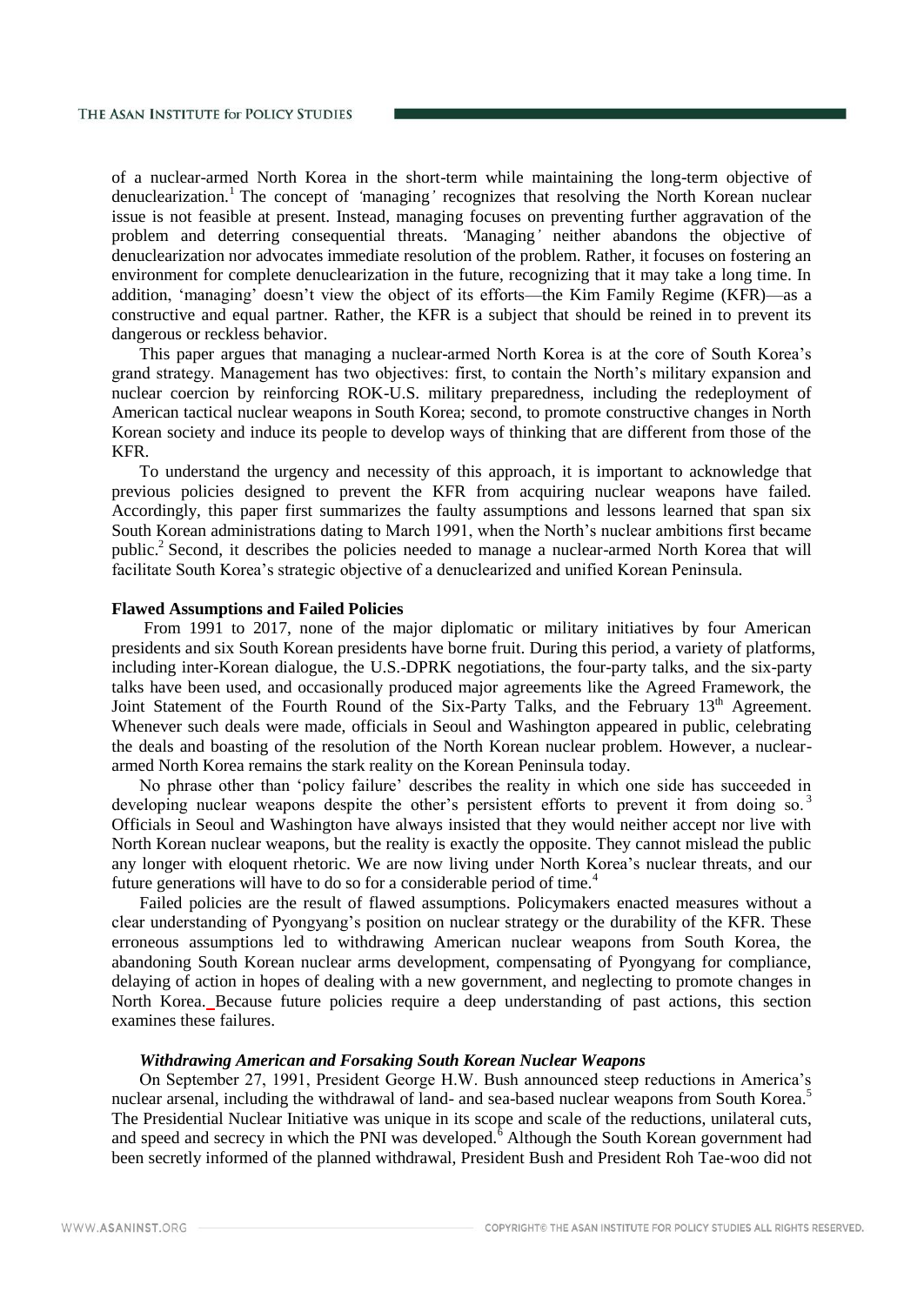discuss the issue in a meeting four days before the PNI was announced.<sup>7</sup> Less than a month later, the Bush administration announced that nuclear weapons that could be delivered by American F-16 aircraft at Kunsan Air Base would also be withdrawn.<sup>8</sup>

The PNI marked a significant change in U.S. defense policy. Analysts noted the American government had deployed nuclear weapons to South Korea beginning in January 1958. <sup>9</sup> Nuclear artillery shells were positioned so close to the Demilitarized Zone that a congressional committee feared they would be overrun in a North Korean attack.<sup>10</sup> At the peak in the 1970s, there were an estimated 680 nuclear weapons in South Korea. By the time of President Bush's announcement, only 100 nuclear weapons remained. $^{11}$ 

In November 1991, President Roh also relinquished the nuclear option, declaring his intention not to develop nuclear weapons.<sup>12</sup> The following month he confirmed there were no nuclear weapons in South Korea.<sup>13</sup> Like the PNI, President Roh's declaration was a significant departure from the nuclear aspirations of his predecessors. Under orders from President Park Chung-hee, the Agency for Defense Development launched Project 890, a highly secret program to develop nuclear weapons.<sup>14</sup> Although American pressure forced Park to abandon the program, his successor believed nuclear weapons were critical to dealing with North Korea. When the Reagan administration dispatched an envoy to Seoul to discuss arms control in 1986, President Chun Doo-hwan stated, "North Korea will comply with a call for inter-Korean dialogue only if we have three nuclear weapons."<sup>15</sup>

Policymakers believed maintaining nuclear weapons in South Korea was not only unnecessary, but was an obstacle to convincing North Korea to abandon its nuclear weapons program. The recently concluded Persian Gulf War showcased American precision weaponry. The U.S. would continue to deter North Korea with nuclear weapons based elsewhere, including Guam-based B-52 bombers.

While assumptions on the efficacy of technology proved correct, policymakers' belief that removing American nuclear bombs and artillery and unilaterally forsaking the development of South Korean nuclear weapons would increase their leverage over the Pyongyang government proved false. Many policymakers and analysts claimed that nuclear development in the South would justify Pyongyang's nuclear armaments or, conversely, that Seoul should be a nonproliferation role model for Pyongyang to follow. However, despite signing the Treaty on the Non-Proliferation of Nuclear Weapons (NPT) in 1985, North Korea hadn't allowed international inspections of its nuclear facilities. Pyongyang offered several reasons for failing to fulfill its treaty obligations, including the presence of U.S. nuclear weapons in South Korea.<sup>16</sup> When South and North Korea signed the Joint Declaration on the Denuclearization of the Korean Peninsula, Pyongyang was operating a reprocessing facility that was prohibited by the Declaration. North Korea's nuclear tests represent a complete violation of the Declaration. The U.S. withdrawal of tactical nuclear weapons and South Korea's own unilateral decision to forsake its nuclear option enabled North Korea to develop its nuclear weapons without any hindrance. Seoul should discard the hackneyed logic behind these failed policies.

#### *Compensating the KFR for Compliance*

With the ambitious aim of resolving North Korea's nuclear problem within their terms of office, every South Korean and American president has offered Pyongyang deals in exchange for North Korea's compliance with its international obligations prohibiting the development of nuclear weapons. Many of these deals included political, economic, and even military incentives demanded by Pyongyang government. A cursory review of attempts to compensate North Korea for complying with international agreements highlights the failures of this approach.

As noted, although North Korea signed the NPT, the country had not permitted international inspections of its nuclear sites since becoming party to the treaty in 1985. In the months following President Bush's PNI and President Roh's announcement to unilaterally forsake development of nuclear weapons, representatives from Seoul and Pyongyang signed the Joint Declaration of South and North Korea on the Denuclearization of the Korean Peninsula. The 1992 Joint Declaration was even more ambitious than the NPT, prohibiting nuclear fuel reprocessing, uranium enrichment, and the deployment of nuclear weapons in either country.<sup>17</sup> Separately, the NPT Safeguards Agreement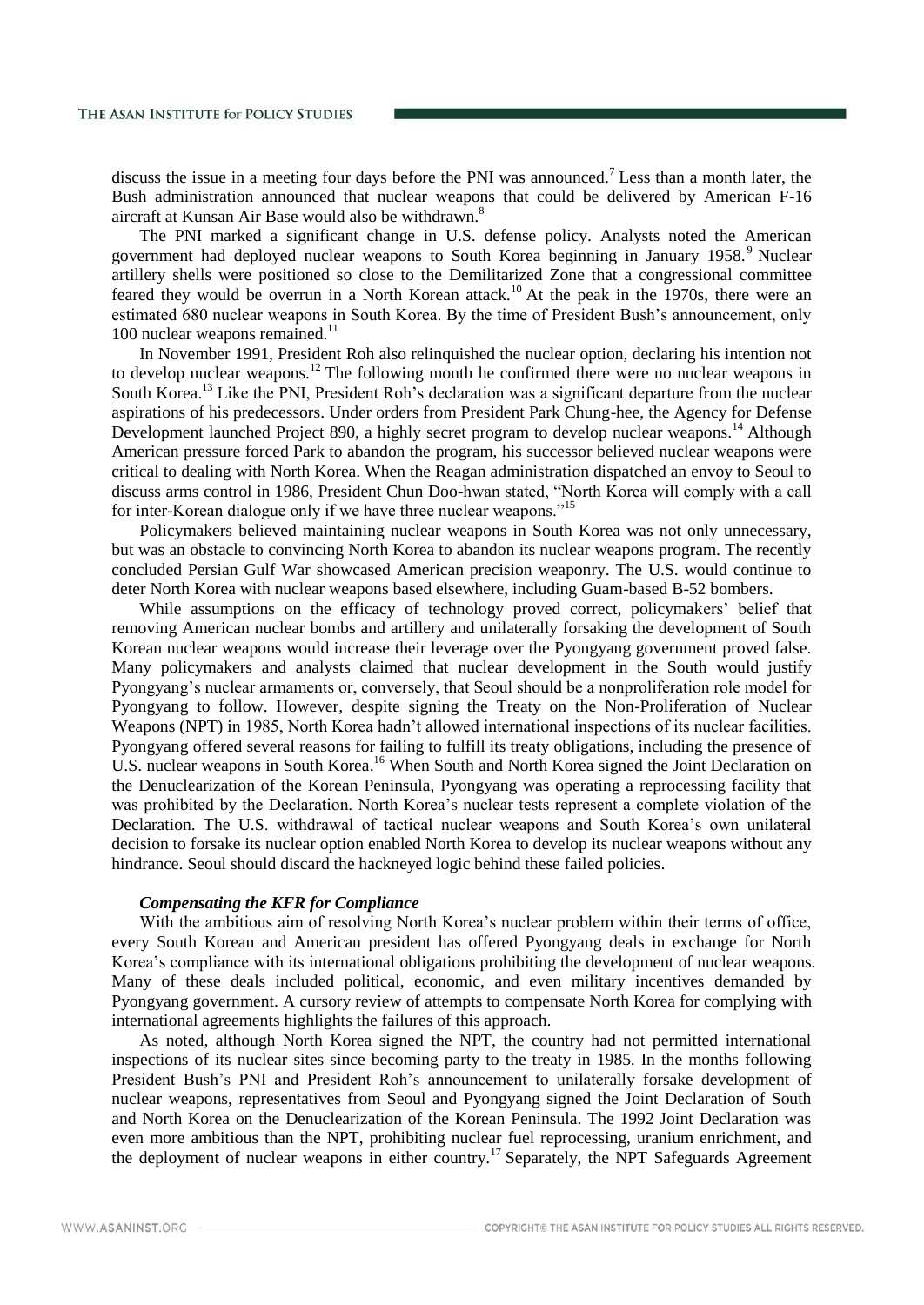entered into force on April 10, 1992. North Korea was now subject to international inspections from South Korea and the International Atomic Energy Agency (IAEA).

Pyongyang provided the IAEA with an initial declaration of its nuclear activities and permitted inspections beginning in May 1992. At the same time, North Korea supported the establishment of the South-North Joint Nuclear Control Commission (JNCC) to implement the Joint Declaration, sending nuclear policy and technical experts to meet with their South Korean counterparts. Although the JNCC met 13 times, South Korean inspectors were never allowed into North Korea. After IAEA inspections uncovered discrepancies with the initial declaration, North Korea refused the agency's request to inspect additional facilities. Shortly thereafter, Pyongyang threatened to withdraw from the  $NPT$ <sup>18</sup>

The 1994 U.S.-DPRK Agreed Framework was the first attempt to compensate Pyongyang for complying with its international treaty obligations. North Korea agreed to remain in the NPT, implement the Joint Declaration, suspend operations at the Yongbyon reactor, and freeze the construction of two other graphite moderate reactors. The U.S. agreed to provide two modern nuclear power plants, as well as 500,000 tons of heavy oil annually, with South Korea and Japan bearing much of the \$4 billion cost.<sup>19</sup> Negotiators would consider North Korea's demand an additional \$1 billion for power lines and electrical infrastructure in future discussions.<sup>20</sup>

The George W. Bush administration accused North Korea of violating the Agreed Framework by secretly pursuing a uranium enrichment program, which was refuted by the North. As a result, the Agreed Framework collapsed and North Korea withdrew from the NPT in 2003. When the Six-Party Talks convened in August 2003, Pyongyang was able to extract concessions for complying with its international obligations. Following the fourth round of talks, delegates released a Joint Statement on September 19, 2005 in which all countries agreed to promote economic cooperation with North Korea. They stated "their willingness to provide energy assistance to the DPRK."<sup>21</sup> South Korea agreed to provide two million kilowatts of electricity if North Korea abandoned its nuclear weapons program.<sup>22</sup> North Korea conducted its first nuclear test on October 9, 2006.

The talks continued despite Pyongyang's ballistic missile and nuclear tests. On February 13, 2007, the Chairman's Statement following the fifth round of the Six-Party Talks required a "complete declaration of all nuclear programs and disablement of all existing nuclear facilities including graphite-moderated reactors and reprocessing plants" in exchange for one million tons of heavy fuel oil; 50,000 tons were to be provided within  $30$  days.<sup>23</sup> At the sixth round of talks, the parties agreed to provide Pyongyang with one million tons of heavy fuel oil, which included the 100,000 tons previously supplied. <sup>24</sup> Following separate, bilateral negotiations with Pyongyang, the Bush administration removed North Korea from the list of state sponsors of terrorism, rescinded the application of the Trading with the Enemy Act, and waived sanctions imposed following the 2006 nuclear test.<sup>25</sup> Following the launch of a three-stage *Taepo-dong* missile in April 2009, North Korea announced that it would no longer participate in the Six-Party Talks and that it wouldn't be bound by any of the previous agreements.

The Joint Declaration, Agreed Framework, and Six Party Talks produced a number of agreements and pronouncements, but failed to halt Pyongyang's nuclear weapons program. It is important to note that Pyongyang rebuffed many of the unilateral or joint initiatives put forth by Seoul or Washington during this period, including the Grand Bargain (2003), Peace Regime (2006), Denuclearization, Openness and 3,000 Proposal (2007) and Vision Korea Project (2013). Repeatedly offering North Korea compensation in anticipation of compliance manifests a pattern of policy failures due to underestimating Pyongyang's determination to acquire nuclear weapons and overestimating economic and political clout on the part of Seoul and Washington. Nuclear weapons were and are critical to the KFR's survival. It is critical to understand that North Korea will not forgo nuclear weapons. As long as the KFR remains in power, complete denuclearization is not a feasible goal. It is merely irresponsible political rhetoric.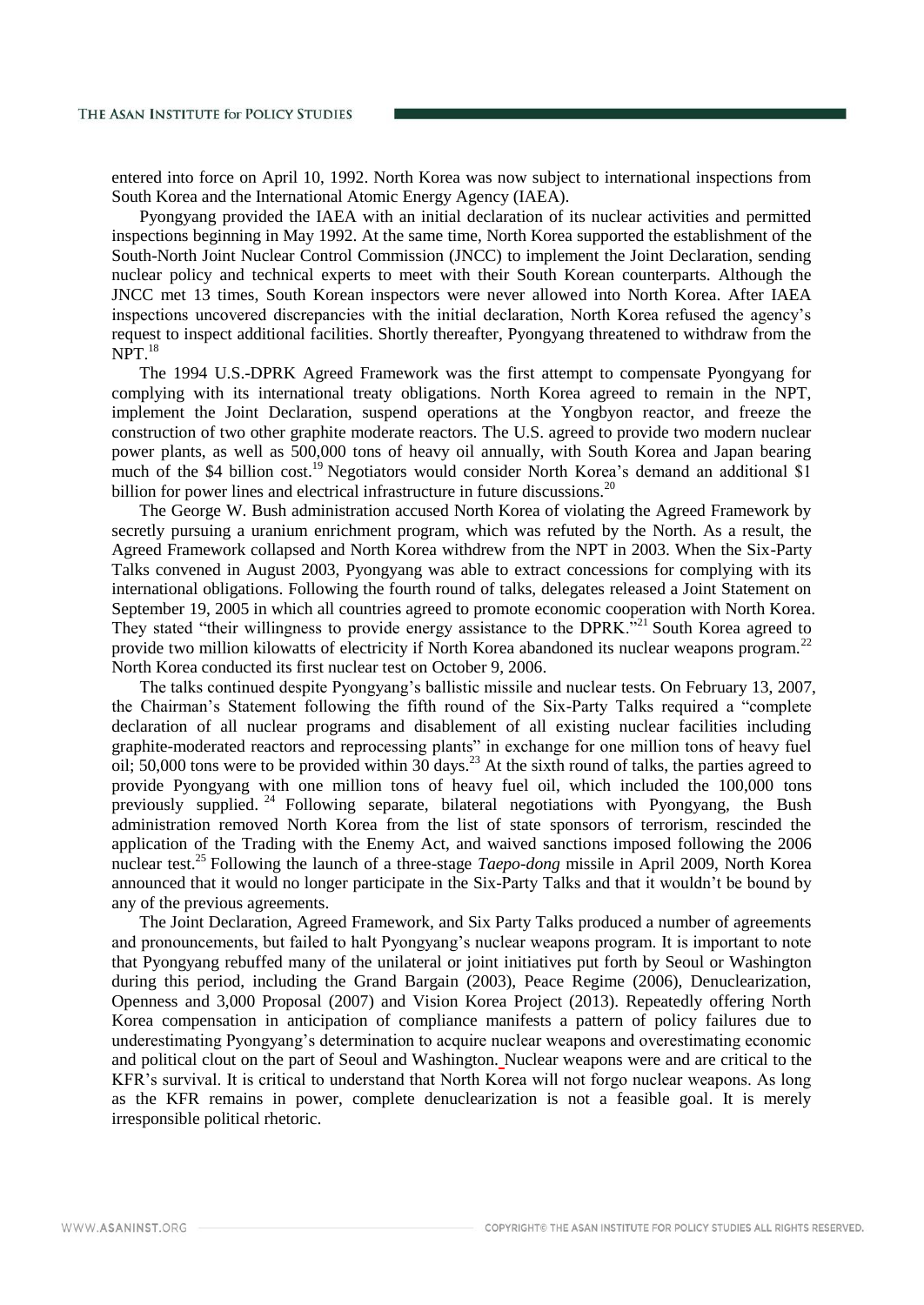## *Anticipating Changes in North Korea*

Over the past quarter century, there have been several events that gave outsiders the impression that significant leadership changes were imminent in North Korea. Policymakers and military analysts believed changes to the international political and economic systems at the end of the Cold War would force the North Korean government to change. Others questioned whether the system established by Kim Il-sung would survive without its founder. Despite a series of internal and external shocks, assumptions on the regime's pending collapse proved incorrect.

President Roh's *Nordpolitik* changed the strategic landscape in Northeast Asia as the South Korean government sought to establish diplomatic ties with the North's traditional allies. Following Hungary's announcement four days before the 1988 Olympics, other eastern European nations moved quickly to establish ties with South Korea. Moscow and Seoul established diplomatic relations in 1990. When the Soviet Union collapsed, the former Soviet Socialist Republics recognized South Korea. China and Vietnam established diplomatic relations with South Korea in the fall and winter of 1992.

Journalist Don Oberdorfer describes the success of the *Nordpolitik* policy as "alter[ing] the strategic alignments around the Korean peninsula in historic fashion."<sup>26</sup> Within four years, the Roh administration gained diplomatic recognition from nearly all of Pyongyang's traditional allies, including the North's former patrons and the South's wartime enemies.<sup>27</sup> In addition to the diplomatic recognition, many countries sought trade and investment from Seoul while ending barter agreements and 'friendship prices' with Pyongyang. In December 1992, Beijing announced that North Korea would have to pay cash for Chinese exports, though it continued to provide oil out of fear the regime would collapse. $28$ 

Kim Il-sung's unexpected death from a heart attack in 1994 raised further questions about the government's stability and survivability. Scholars, intelligence analysts, and North Korea watchers concur that the Seventh Plenum of the Fifth Congress of the Korean Workers Party (KWP) held in September 1973 marked "the first formal acknowledgement of Kim Jong-il as the designated successor to his father."<sup>29</sup> The Sixth Congress in October 1980 was a watershed, formally installing the younger Kim as the second man in Pyongyang's power structure and giving him important positions in the Party Secretariat, Politburo, and Military Committee; Kim Il-sung was the only other leader to hold these three positions.<sup>30</sup> This was followed by a carefully choreographed series of events to position Kim Jong-il as the successor to his father. By 1988, Kim Jong-il was running the country, while Kim Il-sung was "the infallible father of the regime."<sup>31</sup> Nonetheless, analysts questioned whether the government would survive following the 82-year old founder's 'sudden' death.

A succession of events following Kim Il-sung's death raised similar questions about the KFR's durability. In 1995, senior officers assigned to the Sixth Corps were reportedly planning a coup with another corps-sized unit before security forces intervened, disbanded the unit, and executed the conspirators.<sup>32</sup> Famine gripped the nation from 1994 to 1998, leading to the deaths of millions. Hwang Jang-yop, the founder of the *Juche* ideology, defected to South Korea in February 1997. Amidst these changes, American and South Korean military planners began developing contingency plans for the regime's collapse. Years later, Kim Jong-il's 'sudden' death raised questions about Kim Jong-un's ability to rule the country absent the extensive preparations that preceded the transfer of power from Kim Il-sung to Kim Jong-il.

The KFR has endured significant changes in geopolitics and trade. It has survived coups, famines, and defections. Although periodic cracks have emerged, the KFR and its internal security forces have been ruthlessly efficient in eliminating obstacles to their continued rule. A second successful transfer of power followed the first hereditary success of power in the Communist world, from son to grandson.

Thus, the KFR will remain stable for the time being. South Korea should not underestimate Pyongyang's internal durability. While it is certainly prudent for the military to consider and develop plans for the regime's collapse, Seoul's North Korea policy should not be based on an expectation that the removal of Kim Jong-un will lead to a government interested in surrendering it nuclear weapons.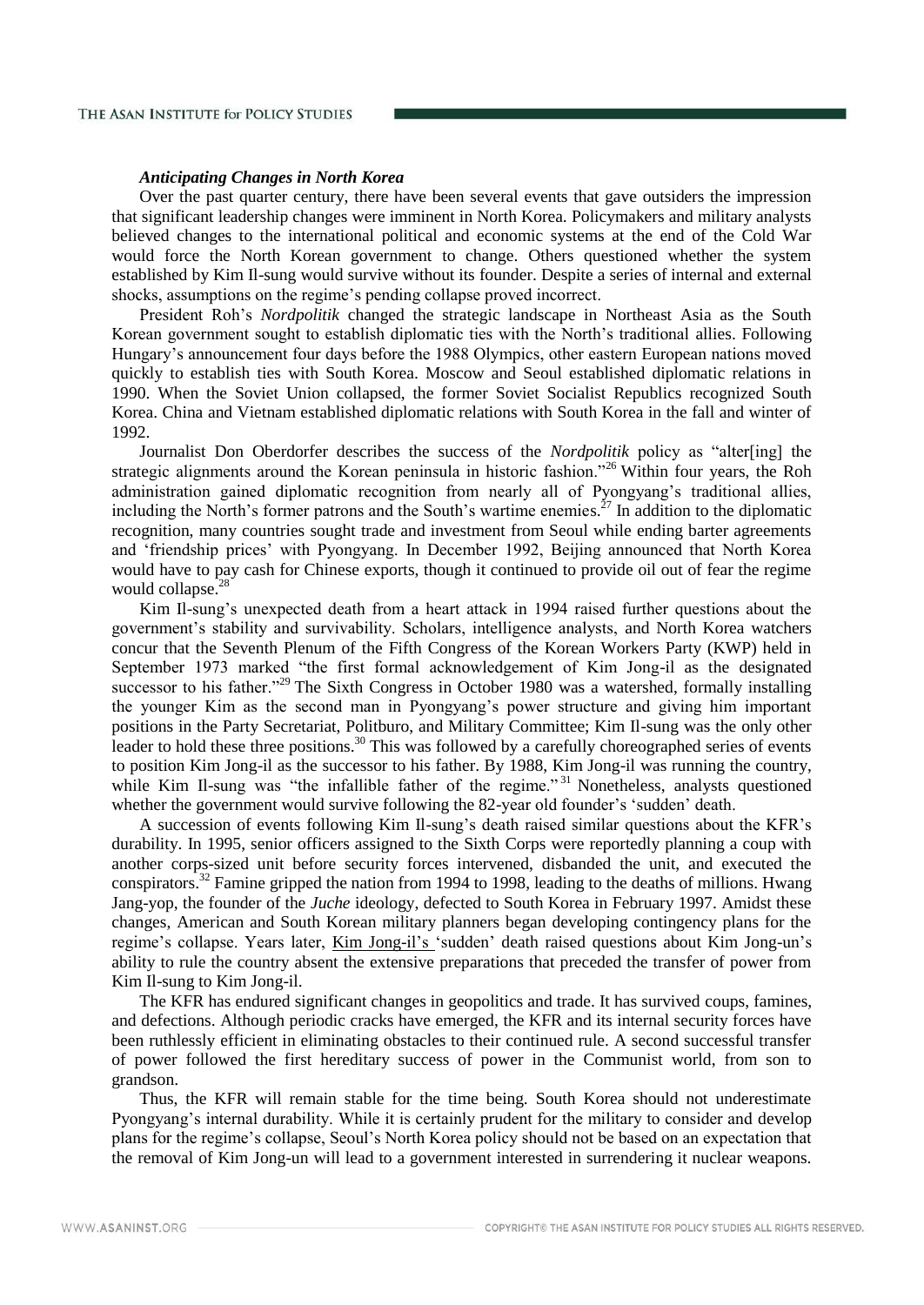Whether the new leadership replacing Kim Jong-un will give up nuclear arsenal will depend on the nature of the leadership. A reform-minded leader (or collective leadership) is more likely to take steps toward denuclearization than the old guard, fixated on the traditional values of the KFR.

## *Neglecting to Promote Societal Changes in North Korea*

As emphasized above, the KFR won't voluntarily give up its nuclear weapons. Resolving the nuclear issue will only occur if North Korean society undergoes fundamental changes. Elites and the general public must recognize that abandoning nuclear weapons is a better option than possessing them. That is, if and when societal desires for reform and openness occur, a window of opportunity for the complete resolution of the nuclear problem will arise. Promoting change requires both a message and a means to deliver it to the North Korean people.

There has been some recent work on developing the messages designed to transform North Koreans' thinking in accordance with civilized norms of the international community. Some South Koreans use such terms as 'Koreanization', 'pro-Korea', or 'South Korea friendly', reflecting their wishes to see North Korea transform on South Korea's terms. Taking account of North Koreans' possible sensitivities to such expressions, it may be wise to use more value-neutral terms. If the direction of societal changes moves toward globalization rather than Koreanization, North Koreans may show fewer reservations. The former has a positive connotation, in which South and North Korea live together for the common values of the  $21<sup>st</sup>$  century. The latter may have a negative connotation for some North Koreans who might view Koreanization as forcing them to submit to the more prosperous South Korea.

Attempts to communicate with the general population of North Korea date to the Korean War. Although the American Far Eastern Command hastily assembled psychological operations (PSYOPS) personnel, PSYOPS were generally viewed as ineffective due to the deployment of inexperienced personnel.<sup>33</sup> By the 1960s, ROK Army PSYOPS personnel had developed an effective message and means of delivery. Kim Tong, who was responsible for producing propaganda leaflets recalled, "we tried to stress the benefits of freedom and democracy to influence the attitude of our audience positively toward the South, while discrediting Pyongyang's political propaganda claims that South Korea was a "puppet of U.S. imperialism . . .<sup>334</sup> Leaflets dropped from aircraft flying at high altitudes could travel as far as Pyongyang, communicating the South's message to a populations whose radios were fixed to receive only North Korean broadcasts.<sup>35</sup> Recognizing the importance of PSYOPS, the Combined (ROK-U.S.) Forces Command established the Combined Psychological Operations Task Force in 1992.

The Agreement on Reconciliation, Nonaggression and Exchanges and Cooperation Between the South and the North stated, "the two sides shall not slander or vilify each other."<sup>36</sup> Both sides agreed to end radio transmissions and dismantle the loudspeaker systems at the 2000 Inter-Korean Summit. The ROK Army ceased loudspeaker broadcasts and removed the systems from the Demilitarized Zone in 2004. Following the sinking of the ROKS *Cheonan* in 2010, the ROK Minister of National Defense ordered PSYOPS personnel to reinstall some broadcast equipment, prepare to send AM radios and leaflets to North Korea via balloons, and stand-by to resume radio broadcasts.<sup>37</sup>

Recognizing that outside information threatens the KFR, North Korean defectors began a separate information campaign. The leaflets created by the defectors focused on describing the disparities between the economies and living standards in the two countries, detailing the luxurious life the KFR enjoys, and providing historical information that contradicts the North Korean accounts.<sup>38</sup> At other times, defectors have sent memory sticks, socks, digital bibles and one-dollar bills; activists floated hundreds of Choco-Pies north of the border after Kim Jong-un reportedly banned the sweets as a symbol of capitalism. $39$ 

Despite the effectiveness of grassroots efforts to communicate directly with the North Korean people, government efforts to encourage the information flow required to promote societal changes have been sporadic and contradictory. As noted, the South Korean government ceased military PSYOPS from 2004 to 2010. When Pyongyang threatened Seoul with a "merciless military strike" in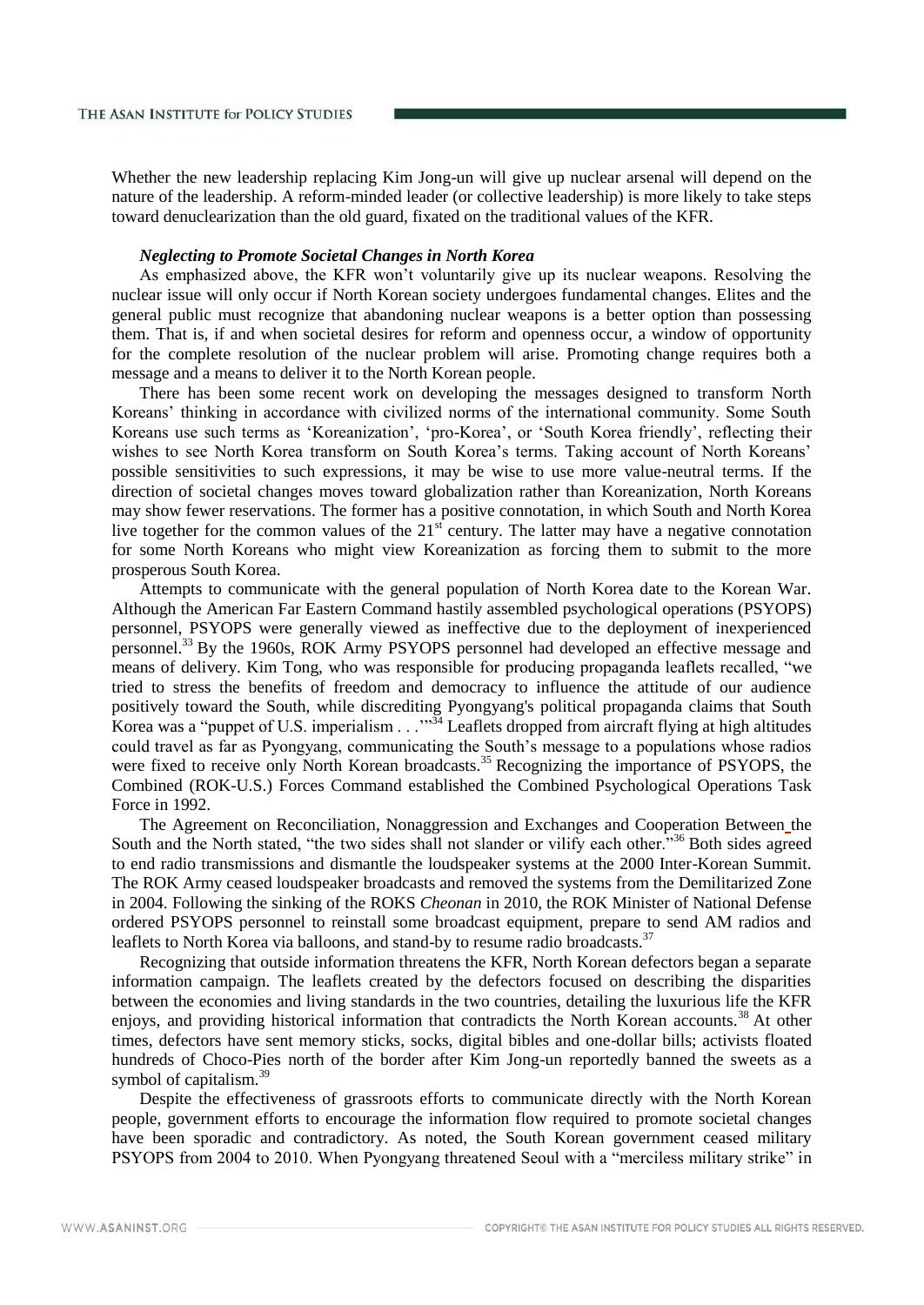2012, the South Korean government banned activists from traveling to sites near the DMZ where they planned to launch their balloons.<sup>40</sup> Since the end of the Cold War, South Korean administrations were overly confident that the South's economic power would prevail North Korea and lead to unification on its terms, overlooking the importance of societal changes in the North.

## **Policy Recommendations to Manage North Korea**

The second part of this article focuses on ten policy recommendations to manage a nuclear-armed North Korea, based on the author's 28 years of experience in academia and government.<sup>41</sup> In order to achieve the two objectives of its grand strategy—denuclearization and reunification—South Korea should adopt the following policy measures.

#### *Recommendation One: Adhere the 'One Korea' principle*

The division of the Korean peninsula started with the ideological struggle between democracy and communism and was firmly entrenched by the Korean War. The question of which system—either the North's communism or the South's liberal democracy—inheriting the Korean nation's legitimacy is a matter of historical responsibility that cannot be compromised. The history of Korea's division is an ideological struggle and systemic competition that continues to this very moment. From an objective point of view, the rivalry of which side better served the Korean people is already over. Unfortunately, South Korea is still hamstrung by divisive public opinion and ideological disputes.

A strategy of management maintains as its foundation in domestic and foreign policies the 'One Korea' principle. This principle states that the Republic of Korea is the sole legitimate entity to represent the Korean nation on the Korean peninsula. Observing Article 3 of the ROK Constitution is also an inviolable duty, which stipulates, "The territory of the Republic of Korea shall consist of the Korean peninsula and its adjacent islands." According to the 'One Korea' principle, North Korea is a lost territory to be reclaimed and the North Korean people are our fellow citizens. The previous ROK governments have not highlighted the historical significance and meaning of the 'One Korea' principle. Facing threats to its vital interests by the North Korean regime, stigmatized as an outlier in the international community, it is time for South Korea to promulgate the 'One Korea' principle within Korea and beyond. West Germany never retreated from the 'One German' policy, which was fully respected by the United States when it normalized relations with East Germany.<sup>42</sup> By pivoting on the 'One Korea' principle and committing to implement the Korean National Community Unification Formula, South Korea can take consistent and unwavering steps towards the denuclearization and societal transformation of North Korea.

# *Recommendation Two: Make full use of national power founded upon long-term strategic thinking to achieve the denuclearization of North Korea and unification*

Dealing with North Korea's nuclear development is a complex challenge where many sensitive issues—inter-Korean relations, diplomacy, military, intelligence, science and technology, and domestic politics—overlap. It is a major obstacle in inter-Korean relations, a diplomatic issue involving the international community and the four powers in Northeast Asia, a military threat to the nation's survival, and a technological issue to assess and counter Pyongyang's nuclear capabilities. At the same time, it requires intelligence on North Korea's nuclear intentions and strategy and is also an internal political issue to overcome national division. Since the current North Korean regime is unlikely to give up nuclear weapons in the near future, it is also an issue that demands a long-term perspective and strategic thinking from South Korea. Unification mirrors the nuclear problem in terms of its multi-dimensional nature and its importance as a vital national interest.

South Korea is required to furnish itself with long-term perspectives and strategies, exercise fullscale national power, and take an integrated approach to resolve the complicated issues stemming from several policy areas. To attain the two national objectives also requires constant attention and guidance from the nation's highest leadership. In short, South Korea should formulate a long-term grand strategy encompassing denuclearization of North Korea and unification. Under this national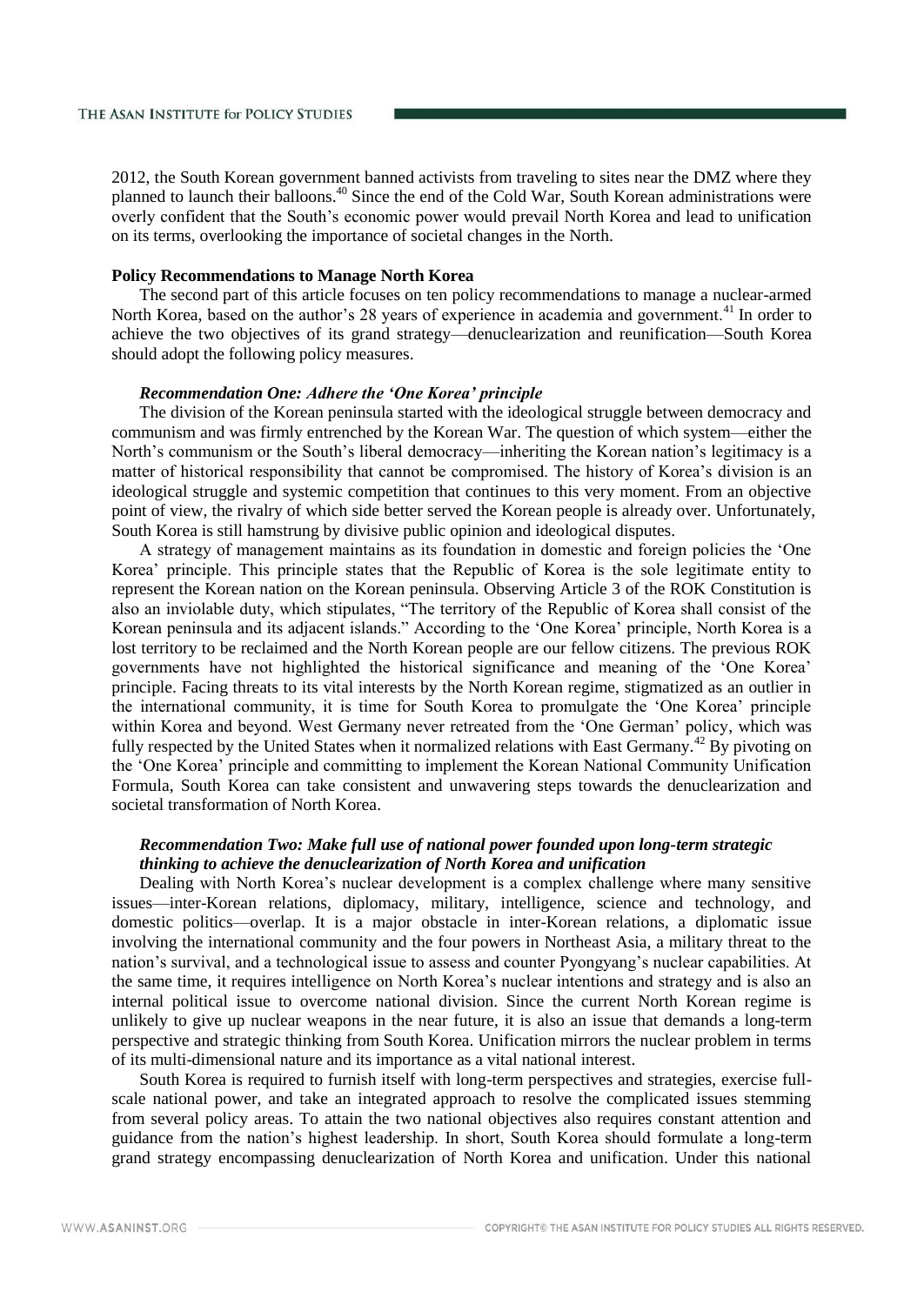strategic framework, minute policy issues must be managed. Such a holistic approach will enable different policy options to be utilized in a mutually complementary way, increase the flexibility and broaden the scope of policy implementation.

# *Recommendation Three: Concentrate national resources on countering North Korean nuclear threat and reshuffle the National Security Council*

South Korea should have a nationwide system encompassing all the capabilities of the various governmental branches working on North Korean nuclear and missile issues and manage inter-Korean relations in conjunction with those issues. It also needs to create a new policy making culture where experts and officials understand the multi-dimensional nature of the North Korean nuclear problem and are not influenced by the vested interests of their own organizations. It would be desirable to create an institution to take charge of North Korea's nuclear problem, unification, and other related issues under the direct guidance of the ROK president.

There are two possible options. One is to turn the current National Security Council into the National Strategy Council, which would assume the responsibility of the North Korean nuclear problem, inter-Korean relations, unification policy, and long-term external strategy.<sup>43</sup> The other is to maintain the National Security Council but to reassign the tasks of the two Deputy offices. The first Deputy should take charge of strategic issues, including North Korea's nuclear problem and unification, and the second Deputy should coordinate policies on pending issues in foreign, military, cyber, and crisis management. In order to draw lessons from past policy failures, it is also necessary to make a fair assessment of whether relevant government agencies have been up to their missions. Stark policy failures would not have occurred if they had done their jobs properly. So the first step to remedy these issues is to hold accountable any agency that was at the center of failed policies. In this respect, the Office of Korean Peninsula Peace and Security Affairs at the Ministry of Foreign Affairs must be carefully evaluated and any problems be properly addressed.

# *Recommendation Four: Launch an aggressive campaign to promote fundamental changes in North Korean society and to adopt the bifurcation policy*

A basic assumption behind the management strategy is that the resolution of North Korea's nuclear and missile problems precondition fundamental changes in North Korean society. Except for the core leadership, who equates their survival with nuclear-tipped missiles, the elites and the public should be induced to realize that nuclear weapons and missiles are the cause of their miserable economic conditions and that reform is the only path to bring an end to their suffering.

In order to support and facilitate changes in North Korea, South Korea needs to adopt the 'bifurcation policy' to distinguish North Korean leadership from the rest of the country.<sup>44</sup> The Kim family leadership has sustained its power by setting up external threats as a means to galvanize internal cohesion. The international community must keep sending positive messages that it is not the people but the leadership who is subject to criticism around the world. The bifurcation policy of discriminating the regime as a subject of pressure and the people as a target of assistance is a strategic initiative that can unravel the governing ideology and philosophical foundation of the Kim Family Regime. In their narrative, the regime and the people are one flesh and community bound by a common fate. In this regard, a lesson from the Middle East will be useful to Korea. To consider the whole Muslim world an extremist terrorist group, rather than separating a few extremists from the vast majority of moderates, causes anger within Islamic communities and instigates more terror activities. According to the bifurcation policy, sanctions and pressure need to be carefully designed to minimize collateral damage to the people.

In addition, South Korea should maximize its efforts to send information into North Korea so as to foster a favorable opinion on the ground level for denuclearization and reform.<sup>45</sup> The key to societal changes in North Korea is how often and to what degree ordinary people can access news of the outside world. They can be disillusioned at their reality and begin to search for a new path only if they gain a perspective to compare their country with the outside world. Testifying before the Foreign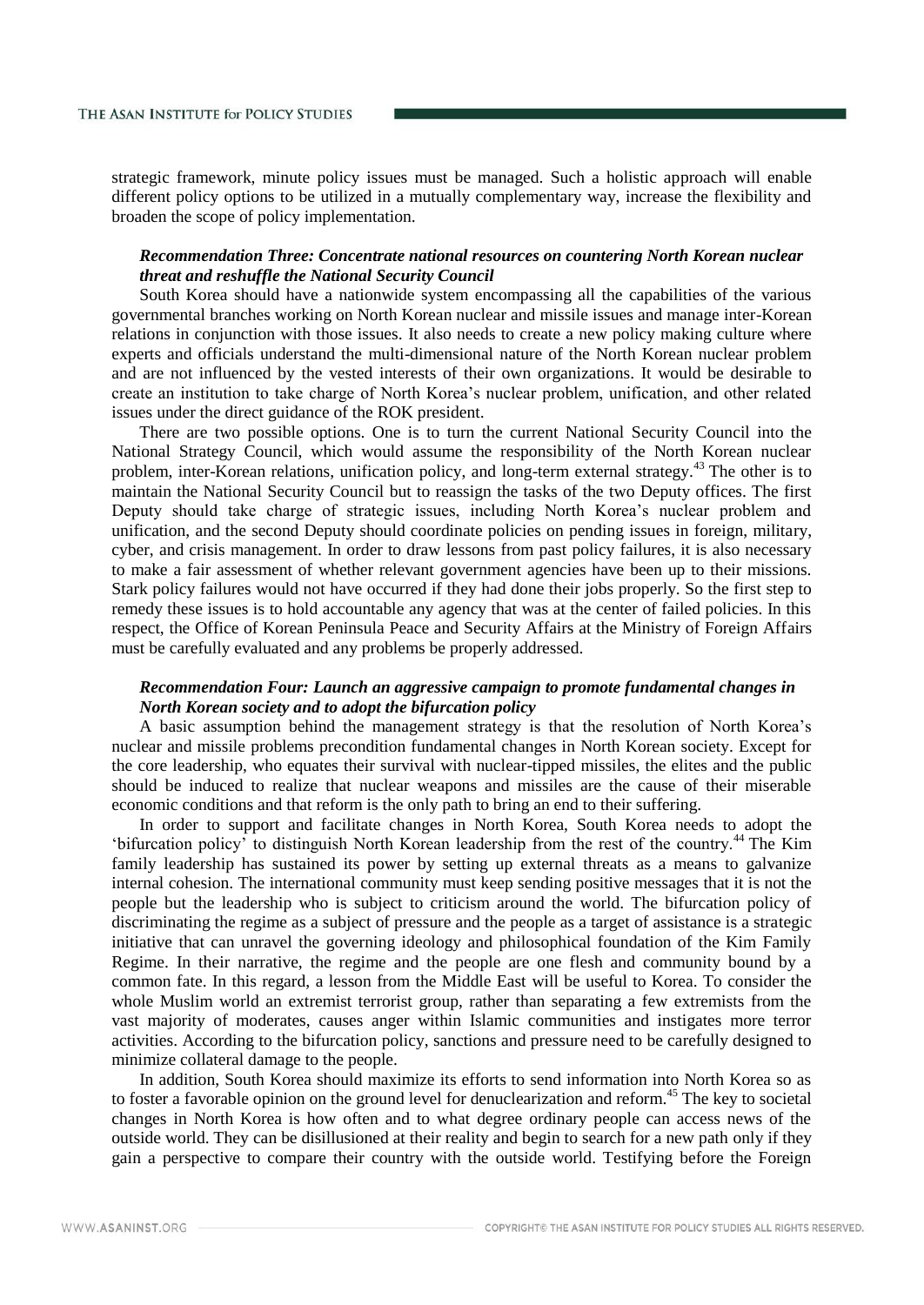Affairs Committee of the U.S. House of Representatives, former Deputy Ambassador Thae Yong-ho urged the Americans to focus less on military options and more on spreading outside information within North Korea.<sup>46</sup> The high-ranking North Korean defector stated, "The citizens do not care about state propaganda but increasingly watch illegally imported South Korean movies and dramas. The domestic system of control is weakening as the days go by."<sup>47</sup>

In this respect, it is imperative to reinforce international efforts to make North Korea conform to global standards. The more North Korean society is globalized and public awareness is increased, the more North Korea is likely to distance itself from nuclear weapons. The South Korean government also needs to establish a sophisticated monitoring system to watch minute changes in North Korea and to infer their implications correctly. And the international community should keep sending strategic messages that it is economic development and human rights, not the collapse of North Korea, that it pursues, and thereby build trust with the people in the North.

## *Recommendation Five: Strengthen smart sanctions targeting the Kim Family Regime*

The international community must pressure North Korea to an extent that the KFR is isolated from the rest of the world, similar to how the international community sanctioned South Africa due to its apartheid. For this purpose, South Korea should take the lead in the United Nations' efforts to sanction North Korea. Seoul should encourage member states to faithfully implement the Security Council resolutions, and also close loopholes by mustering like-minded countries to strengthen their individual sanctions on Pyongyang.

Keeping in mind that the sole purpose of sanctions is to make the leadership change its course, the international community should make every effort to devise sanction mechanisms sophisticated enough to minimize collateral damage to the people. Smart sanctions will put pressure on the leadership to change their positions on nuclear weapons and missiles, and also send a message to the people that their suffering sanctions is caused by their leadership's defiance of the world. Smart sanctions could impose primary burdens on the leadership and, as a secondary effect, distance the people from the regime, thereby motivating changes in individual and societal thought.

Sanctions and pressure should not stop at simply bringing North Korea back to the negotiating table. They must undermine the Kim Jong-un regime's legitimacy and authority, bring about positive change to North Korea's reckless adventure with nuclear and missiles programs, and hopefully trigger dynamic societal changes in the North. In particular, it is critical that these burdens are heavy enough to make North Korean leadership realize that its survival is at risk if it continues developing nuclear weapons and missiles. Given that the Confucian tradition of valuing honor and reputation remains strong in North Korea, political or diplomatic measures to undermine Kim Jong-un's legitimacy will be effective. Sanctions to degrade the leadership's authority and dignity will deepen international isolation of the North Korean regime, precipitate the loss of public support, and increase chances of societal changes.<sup>48</sup> In this regard, it should be noted that major political events such as a summit meeting or high-level talks run the risk of legitimizing the Kim Jong-un regime.

## *Recommendation Six: Establish a special export-import control regime targeting North Korea*

A smart sanction targeting the North Korean regime would control the major goods, materials, and technologies that flow in and out of North Korea. Since North Korea's WMD and missile capabilities are not only threats to the people of Korea but also threats to peace and stability in the world, South Korea, being faithful to the 'One Korea' principle, should lead international efforts to create an export-import control regime targeting Pyongyang. For controlling exports to North Korea, the Coordinating Committee for Multilateral Export Control (COCOM) of the Cold War era can be a model, which was a ban on sensitive materials and technologies to the communist bloc. For checking imports from the North, member countries of the export-import regime should not receive WMDrelated materials and technologies, ballistic missiles or even major conventional armaments from Pyongyang. In short, South Korea should lead international efforts to create a comprehensive 'North Korea Export-Import Control Regime' (NKEICON) to disrupt and dismantle the technical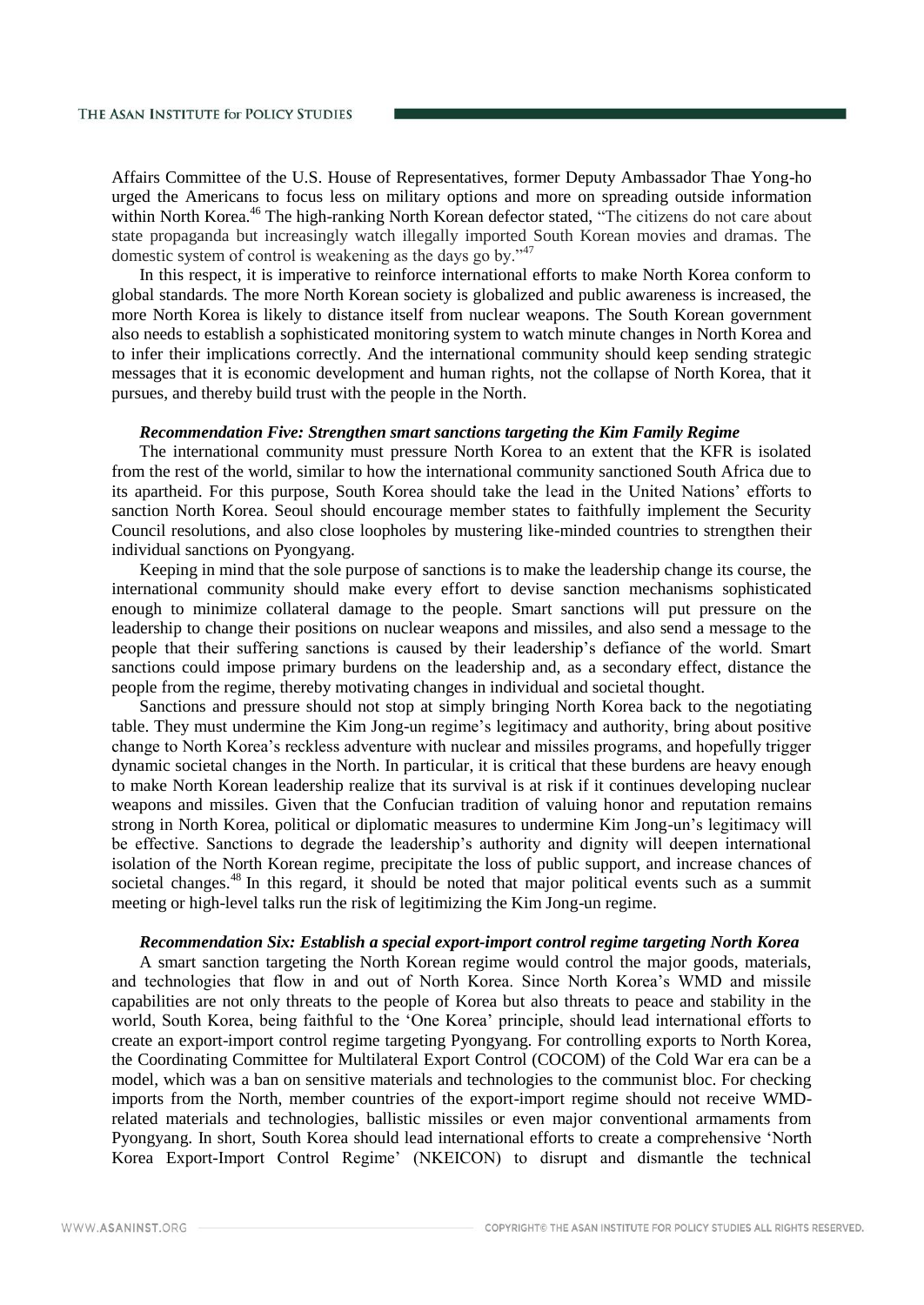foundations of the North's WMD and missile programs.

The NKEICON would encompass the rules and regulations of the existing export control regimes, such as the Nuclear Suppliers Group (NSG), Missile Technology Control Regime (MTCR), Australia Group (AG), and Wassenaar Arrangement, as well as adopting the United Nations Security Council resolutions. Furthermore, the loopholes should be closed to tightly control the flow of goods and technologies in and out of North Korea. Since NKEICON's purpose is to curtail the growing danger posed by North Korea's WMD and missile developments and does not target the people's livelihood, China could not find any logical ground to oppose its establishment.

The NKEICON will send a strong message to the Kim Jong-un regime that its so-called parallel policy to develop its nuclear capability and economy will fail in the end. By blocking North Korea's access to advanced technologies, the NKEICON will make North Korea realize that its economy will continue to suffer in miserable conditions only observed in underdeveloped countries. Once the NKEICON is fully activated, the Pyongyang University of Science and Technology will also have to close. As a result, it would be difficult for North Korea to extricate itself from the status of an underdeveloped country without giving up its nuclear and missile programs. Hence, the NKEICON will deliver a heavy blow to a leadership that highly values prestige in all aspects, including economy, science, and technology.

## *Recommendation Seven: Apply all available means to guarantee national security and the people's safety from North Korean threats*

Under the assumption that threats posed by North Korea's nuclear weapons and missiles will remain for a considerable period of time, the South Korean government should be ready to deal with North Korea's increasing threats and daring provocations by mustering all available means independently and with its ally, the United States. Appropriate measures for deterrence, retaliation capabilities in case of deterrence failure, and assurances to the South Korean public should be taken.

#### *Deterrence*

South Korea should be prepared to thwart North Korea's threats and possible uses of nuclear weapons in full cooperation with the United States. It is critical that the U.S. extended nuclear deterrence does not remain limited to familiar rhetoric or occasional displays of force by heavy bombers and aircraft carriers dispatched to South Korea.<sup>49</sup> Extended nuclear deterrence specifically tailored to North Korea's nuclear and missile threats should be reinforced. The reintroduction of U.S. tactical nuclear weapons to South Korea is one option that deserves serious consideration. It will be an equalizer to counteract the strategic imbalance of the North's nuclear monopoly and leverage to help negotiate away its nuclear weapons in future nuclear disarmament talks. If the United States refuses South Korea's request to redeploy tactical nuclear weapons, Seoul should temporarily withdraw from the NPT according to Article X of the treaty and launch its own nuclear development program. South Korea could persuade member states of the NPT that its strenuous efforts to peacefully resolve North Korea's nuclear problem have borne no fruit in the past three decades and make it absolutely clear that the terms of rejoining the NPT will be nothing less than the complete and mutual nuclear disarmament with North Korea.

#### *Retaliation*

South Korea should be ready to deliver a heavy blow to North Korea to the extent that the survival of the regime is threatened, as would be the case of North Korea using nuclear weapons. Retaliation implies absorbing the North's first strike and thus demonstrates the South's intention not to act preemptively, which is in line with its traditional policy of deterrence and defense. A preemptive strike that is not based on clear evidence of an imminent attack by North Korea amounts to nothing more than an invasion and will draw enormous criticism from the international community.<sup>50</sup> There is no guarantee that South Korea could successfully deal with the new situations created in the wake of the preemptive strike, either. Discussions of preemption or decapitation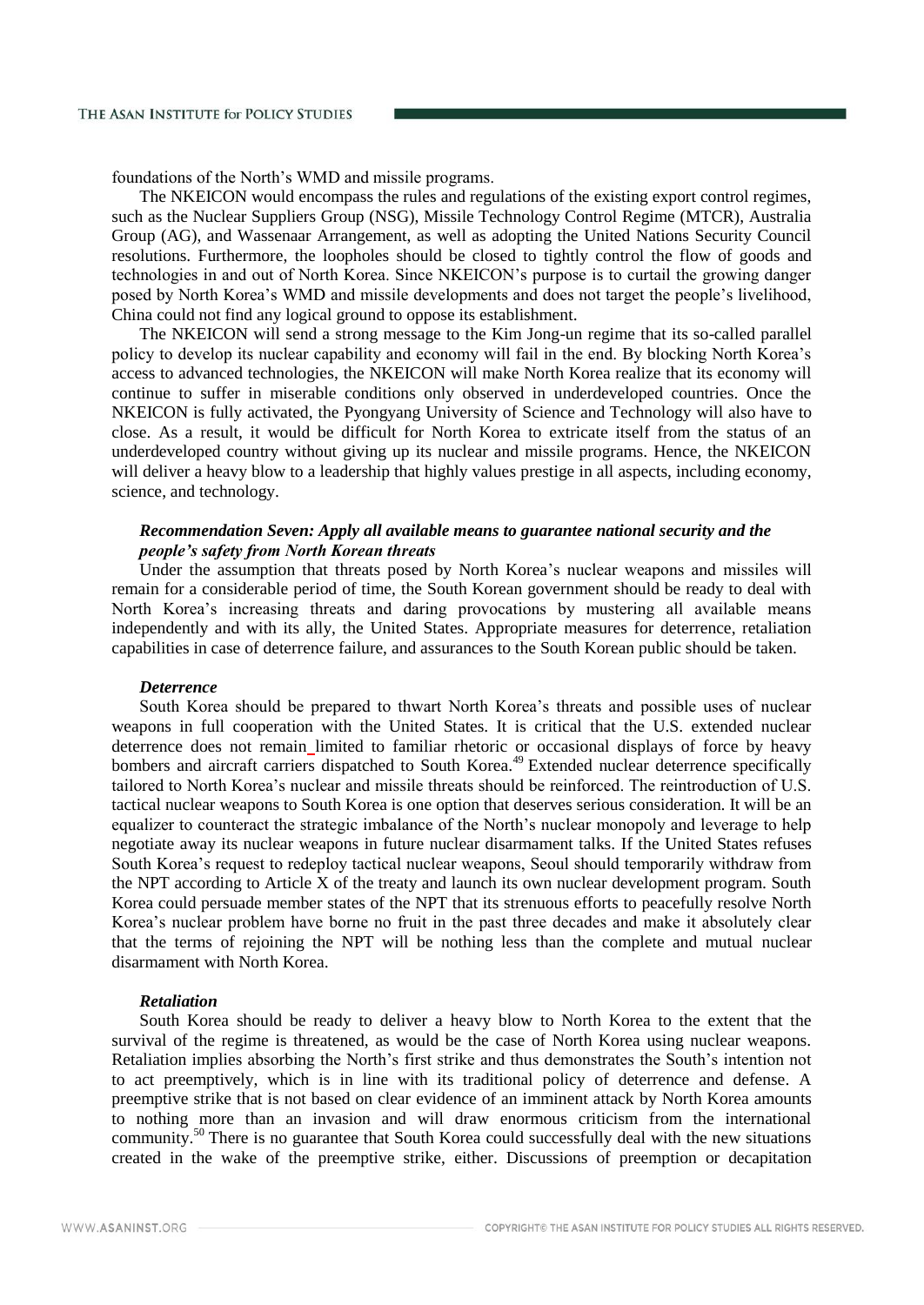demonstrate the insecurity within a South Korean military that does not possess nuclear capabilities. North Korea responds with its own intimidation of preemptive or decapitating attacks. Belligerent rhetorical exchanges can exacerbate misunderstandings, escalate tension, and may even lead to a military clash. In this regard, tactical nuclear weapons in South Korea could be beneficial to allay the sense of insecurity that the South Korean military harbors and avoid the danger of overreaction in times of crisis.

# *Assurance*

As North Korea ratchets up threats and escalates tensions, the alliance should take measures to allay the fears of South Korean people. Visible and concrete measures to enhance deterrence could assuage their sense of terror. The redeployment of American tactical nuclear weapons will be useful in this regard. <sup>51</sup> An effective strategic communication and a well-designed plan of action will be essential to draw strong support for the redeployment and thwart any malicious attempts to block it. Similar efforts are necessary to defend against objections or concerns of the major countries in the region and beyond, especially the nonproliferation community. Presumably, China and Russia would oppose, Japan would be suspicious, and the nonproliferation activists would be critical. It should be made absolutely clear from the beginning that the sole purpose of reintroducing tactical nuclear weapons is to deter any North Korean threat or its use of nuclear weapons, and that it is to be used as a bargaining chip to negotiate away the North's nuclear weapons. The end result would be a nuclearweapons-free Korean peninsula through the dismantling of nuclear weapons in North Korea and the concurrent withdrawal of American tactical nuclear weapons from South Korea.

## *Recommendation Eight: Strengthen humanitarian assistance and improve human rights for the North Korean people*

Adhering to the 'One Korea' principle, South Korea cannot turn away from the suffering of the North Korean people. It is the North Korean people who are most afflicted by the Kim family regime's frantic obsession with nuclear weapons. Regardless of North Korea's nuclear development or hostile political atmosphere on the Korean peninsula, humanitarian assistance should continue in order to reduce the suffering of ordinary people in the North. It will help minimize the impact of the collateral damage caused by international sanctions and also send a strong message to the people that the world is with them, thereby planting valuable seeds for societal changes.

While humanitarian assistance gives material help to North Korean people, the international community can provide moral support by pushing to improve human rights. By constantly putting pressure on the regime to improve human rights, South Korea can reduce and even prevent human rights violations in North Korea. There are signs that North Korean authorities are sensitive to international allegations on their human rights violations. By encouraging ordinary people to have the hope and courage to stand up against the complete disregard for human rights shown by the leadership, such efforts will awaken the public and facilitate fundamental changes in North Korea.

# *Recommendation Nine: Pursue inter-Korean exchanges and cooperation within the framework of international norms and rules*

Despite all-encompassing sanctions and pressure, South Korea should keep communication channels open and continue limited contacts with North Korea. Inter-Korean exchanges and cooperation, although restricted in its nature due to international sanctions, can facilitate the flow of information into North Korea, which will be the key to open the window of change. Exchanges and cooperation aim to provide North Korean people with the perspective to compare their current path of nuclear weapons and missiles with an alternative future without them. It creates an environment for people to decide the path for openness and reform in the short term and a denuclearized and peacefully unified Korea in the long term.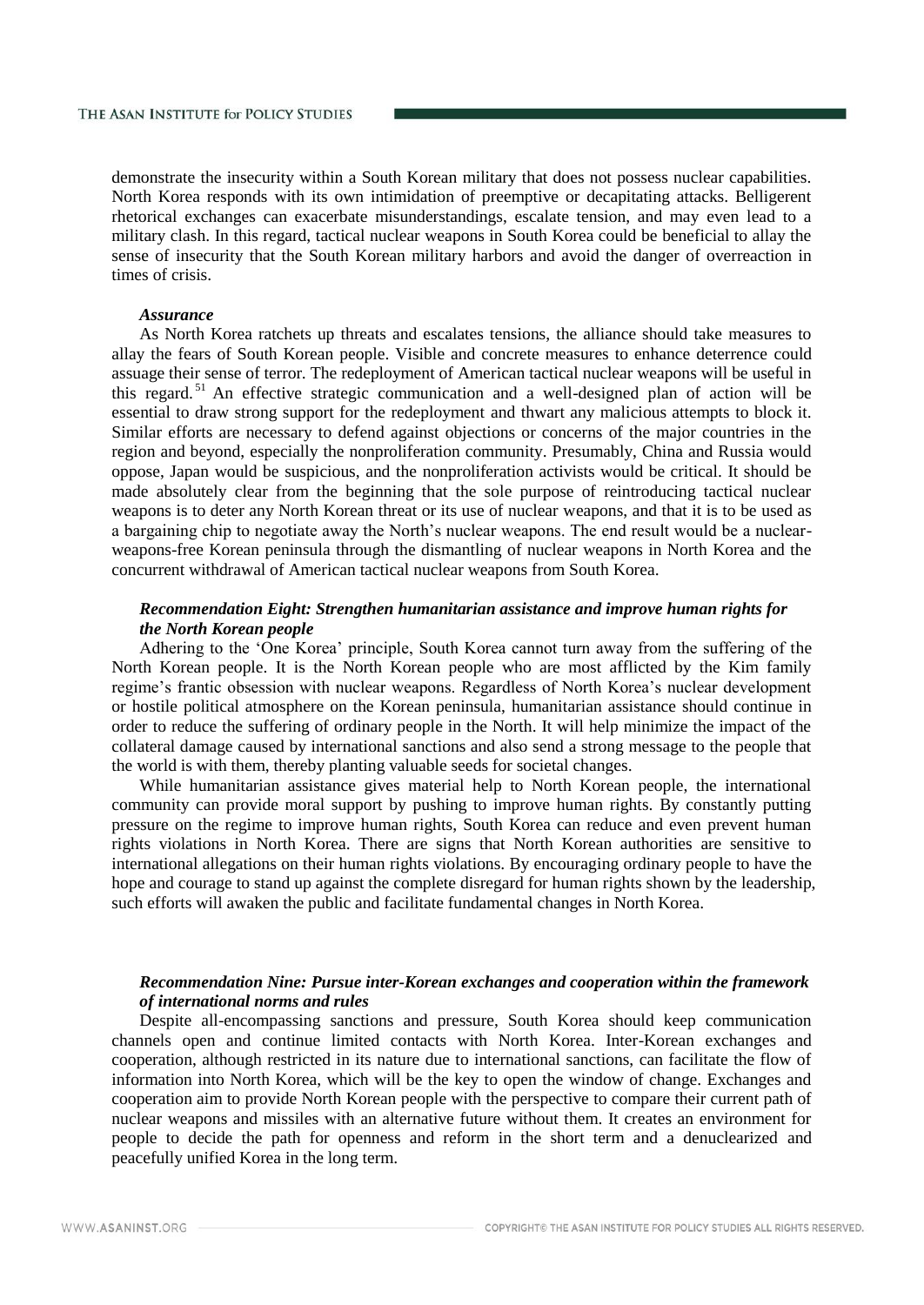Of course, it is important to recognize that as a responsible member of the international community, South Korea should manage inter-Korean relations in accordance with international norms and rules. Any dialogue not in accordance with these norms and rules will be quickly turned to North Korea's advantage and criticized as a naïve appeasement. An overambitious dialogue that does not accept its obvious limits will mislead the South Korean people by creating unrealistic expectations in inter-Korean relations and discredit the South Korean government in the eyes of the international community.<sup>52</sup>

# *Recommendation Ten: Launch inter-Korean negotiations for arms control and confidence building*

An action-reaction cycle originating from North Korea's nuclear and missile developments, followed by international sanctions and ROK-U.S. responses, has inevitably increased tensions on the Korean peninsula. A dialogue between North and South Korea is necessary to prevent tensions from turning into military conflicts and to stabilize bilateral relations.

Arms control talks are to be divided into two parallel tracks: one on conventional arms control and the other on nuclear disarmament. A recent proposal by China and Russia to trade the freezing on North Korea's nuclear and missile developments with that of conventional military exercises by South Korea and the United States<sup>53</sup> is unbalanced in that it gives Pyongyang unilateral strategic advantages and binds Seoul to an asymmetric position detrimental to its national interests. This so-called 'mutual freeze' proposal, if adopted, will surely become another security disaster for South Korea by admitting and succumbing to North Korea's nuclear monopoly. In the history of arms control, there is no precedent in which one side's conventional capabilities are traded for the other's nuclear ones. South Korea and the United States should uphold a principle of 'equal subjects of negotiations' and set two parallel tracks of negotiations—one for nuclear and the other for conventional military issues. The separate arms control negotiations should be able to stabilize the security situation by establishing two mutual deterrence structures—nuclear and conventional, respectively.

For conventional arms control, North and South Korea could agree on confidence building, arms limitation, and nonaggression. The two sides' experiences in the early 1990s can be useful in this regard. They could revise the Nonaggression Declaration agreed in September 1991 to reflect changes in the security environment since then. For nuclear disarmament, the two Koreas and the United States could hold a three-party talk to agree on confidence building measures to prevent misunderstanding or misperception arising from nuclear weapons as early as possible and to negotiate away the North's nuclear weapons with U.S. extended nuclear deterrence assets in due course. North Korea is a longtime proponent of nuclear disarmament talks with the United States.<sup>54</sup> As a way to peacefully resolve North Korea's nuclear problem, the mutual reduction of North Korea's nuclear weapons and the U.S. nuclear assets in defense of South Korea could be a pragmatic alternative that deserves closer attention in Seoul and Washington.

For this purpose, the United States is required to bring back an appropriate number of tactical nuclear weapons to South Korea and use them as bargaining leverage for mutual nuclear disarmament with North Korea. It is far-fetched even to think of reducing American nuclear assets in the mainland U.S. or other areas in exchange for dismantling North Korea's nuclear capabilities. North Korea simply is not a strong enough opponent for Washington to consider strategic arms reduction talks. The U.S. nuclear assets in Europe are not mandated to deter North Korea, and thus, cannot be the subject of mutual disarmament talks. Only if the United States redeploys its tactical nuclear weapons in South Korea and establishes a nuclear sharing mechanism similar to that in Europe<sup>55</sup> could North Korea be led to seriously consider denuclearization to remove the tangible nuclear threat under its very nose. In this respect, the more South Korea has access to U.S. nuclear assets, the higher the sense of terror that will be instilled into the North Korean regime. It thus becomes more likely that North Korea would return to the negotiating table.

If the United States refuses to redeploy tactical nuclear weapons, South Korea should declare a temporary withdrawal from the NPT under Article X of the treaty. It should explicate to the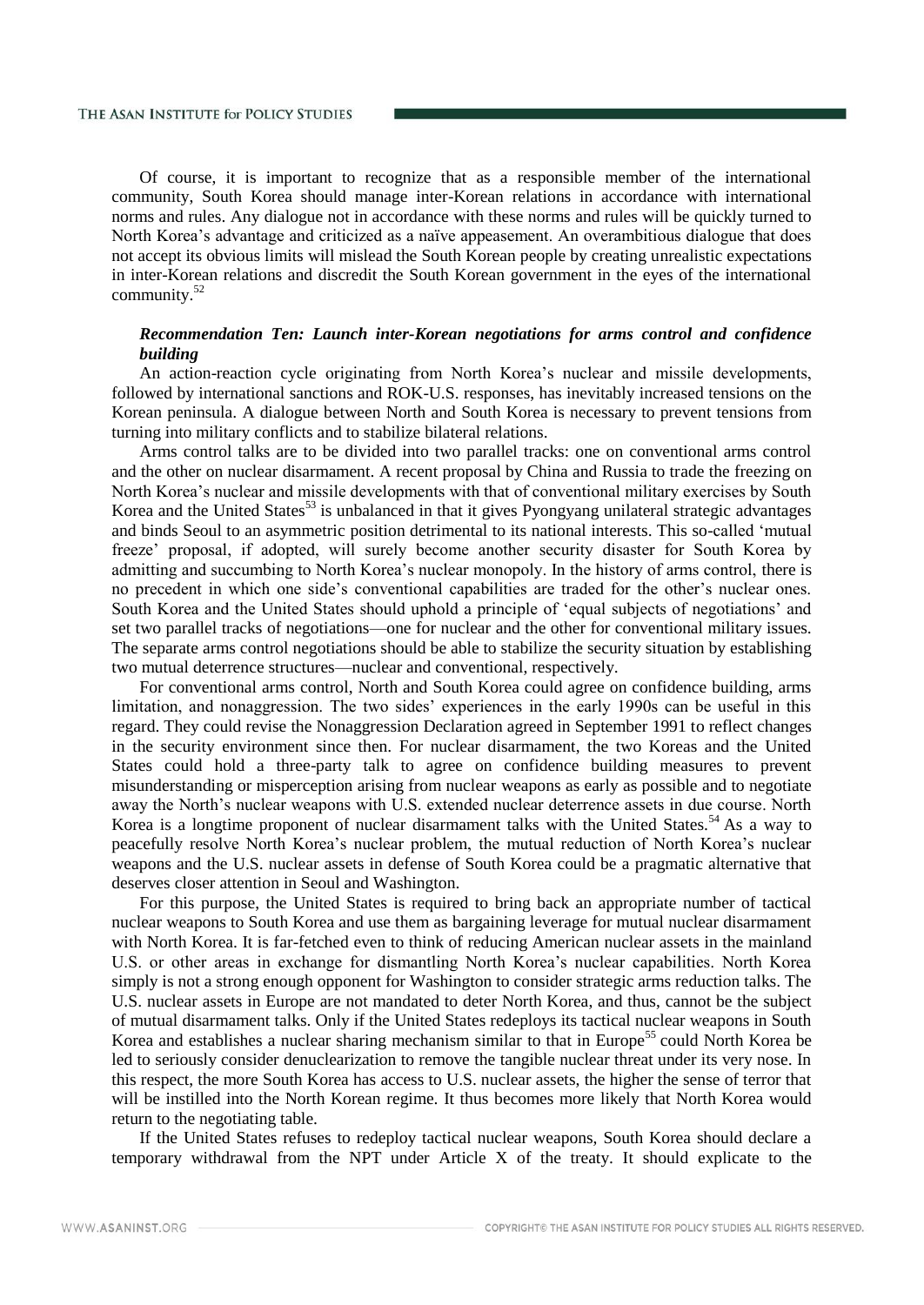international community that its withdrawal is only an interim measure and that it will rejoin the treaty once North Korean nuclear threat is removed by mutual disarmament. While launching its own nuclear development program, South Korea should propose nuclear disarmament talks with North Korea in parallel in order to denuclearize the entire Korean peninsula. If Pyongyang comes forward to the talks and these talks produce a positive outcome, Seoul will be ready to return to the NPT at a moment's notice.

If the United States and North Korea negotiate in the future, they are most likely to reach a freeze deal on the North's nuclear and missile capabilities at the current level. It is a reasonable compromise between Pyongyang wanting to maintain certain nuclear capabilities and Washington trying to stop further development of North Korea's long-range, nuclear-tipped missiles. The agreement will be positively described as a steppingstone to the complete denuclearization, but a freeze is not a final solution, only a temporary expedient. Thus, there should only be limited compensation for North Korea, if any. Any rush to change the nature of the ROK-U.S. alliance, to replace the Armistice Agreement with a peace regime, or to provide enormous political or economic reparation to support Kim Jong-un's parallel policy of economic and nuclear developments will be recorded in history as another security disaster stemming from the failure to stop North Korea's nuclear weapons development. In addition, U.S. tactical nuclear weapons should be redeployed in South Korea before the freeze deal is reached as a security equalizer to counter the remaining nuclear capabilities in North Korea and to maintain a stable balance of terror on the Korean peninsula.

## **Conclusion**

The Korean Peninsula is in a unique and unenviable position. While both the South and North still bear the painful scars of war, the ROK has unilaterally renounced its nuclear option and allowed the DPRK to monopolize nuclear capabilities. Learning the lessons from the policy failures of the last 26 years, South Korea should make a fresh start with a renewed determination not to repeat the same mistakes. Moving beyond divisive views on North Korea and partisan politics, the South Korean government must consolidate public opinion to implement a grand strategy that can bring a denuclearized and unified Korea into reality—the ultimate guarantor of security and safety for the Korean nation.

The KFR requires an external threat to justify its internal and external actions. Accordingly, the North Korean government is not a counterpart with equal standing. Rather, it is a subject that must be managed through constant vigilance and abundant caution. Understanding this is a prerequisite for devising a grand strategy based on the reality that the KFR equates nuclear weapons with its own survival. South Korea cannot yield to North Korea, but the South cannot have the North succumb to it, either.

The North Korean nuclear problem will not be resolved in the short-term. It will likely require considerable time, perhaps another generation or two. Expectations that the KFR will abandon its nuclear weapons once its demands are met reveal an ignorance of Pyongyang's nuclear strategy, as well as deficient strategic thinking on the part of South Korean policymakers. South Korean or American politicians who pursue politically ambitious and hasty attempts to resolve the North Korean nuclear issue within their terms of office will continue to end in failure, falling into another North Korean trap.

The strategy of management neither recognizes North Korea as a nuclear weapon state nor abandons the determination to dismantle Pyongyang's nuclear capabilities. Based on a clear understanding of the reality, this strategy seeks to confront the threat posed by North Korea proactively. Past policy failures have occurred, in part, by allowing Pyongyang to make the first move. Policymakers in Seoul and Washington have always been reactive. Indeed, the latter were locked into a nuclear framework established by the former.

The strategy of management seeks to break out of the framework that has existed for the past 26 years. By making a definitive move, South Korea and the United States can regain the initiative and force North Korea to follow their path. Reintroducing American nuclear weapons to South Korea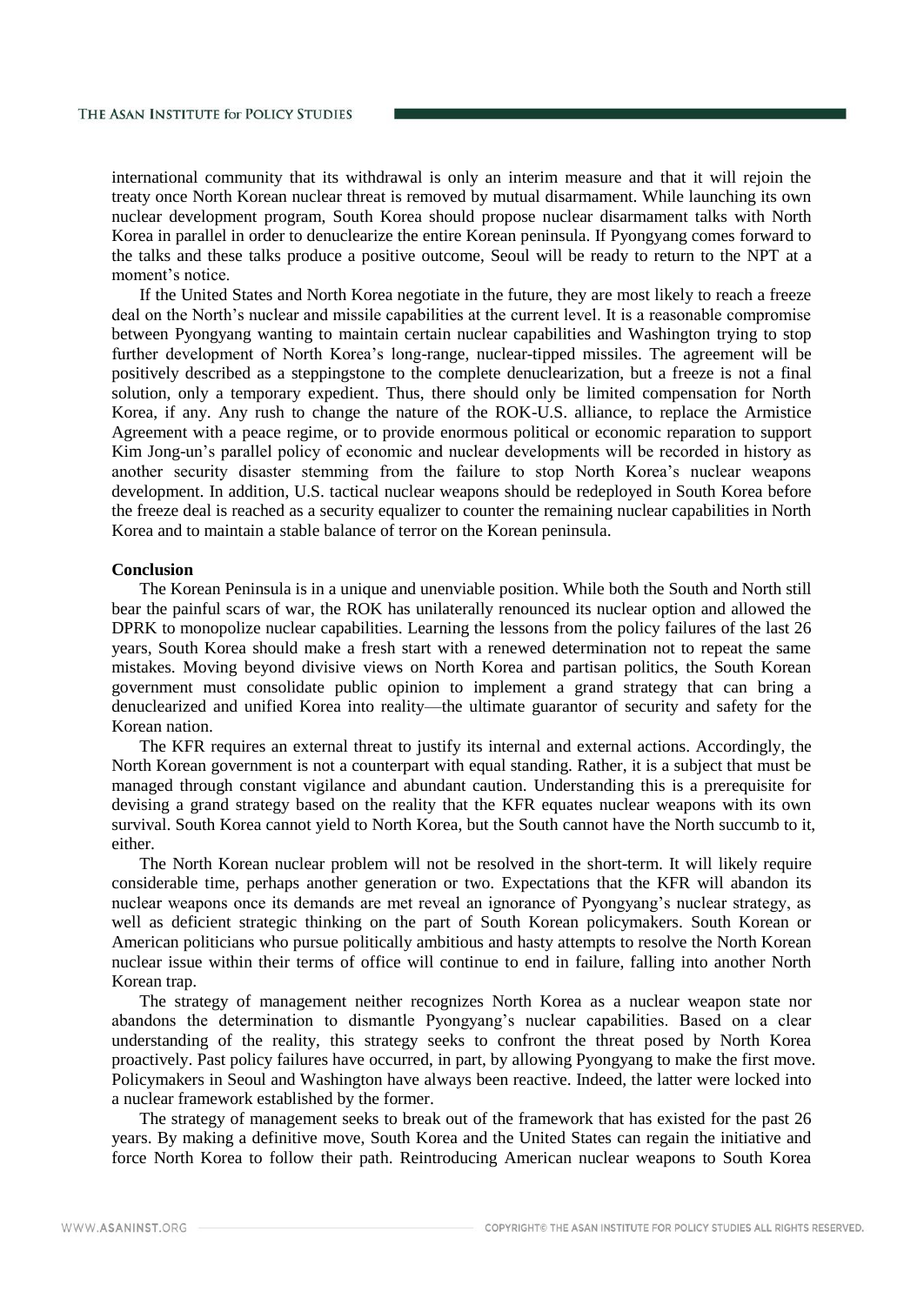would demonstrate the alliance partners' resolve to establish a new paradigm. If Washington refuses, Seoul has no choice but to announce its withdrawal from the NPT and pursue its own nuclear weapons program.

In the end, attaining the objectives of South Korea's grand strategy will be done through fundamental changes in North Korean society. These changes will occur when ordinary people realize that nuclear weapons and missiles do not provide for their wellbeing and happiness, much less their prestige. South Korea must continue building its national power, increasing public awareness and readiness, and fostering a favorable international environment for a denuclearized and unified Korea. Kim Jong-un's policies must be thwarted by severe sanctions and pressure, while providing humanitarian assistance to reduce the suffering of ordinary people. Balancing sanctions and assistance will fall to South Korea's president. He or she can galvanize support within and beyond South Korea by keeping a cool-headed perspective on the North Korean leadership, respecting international norms and rules, consolidating divisive public opinions, and never losing sight of taking care of all Koreans.

\* This paper was published in the Spring/Summer 2017 issue of the International Journal of Korean Studies (IJKS), Volume XXI, Number 1, pp. 119-149. The views expressed herein do not necessarily reflect the views of the Asan Institute for Policy Studies.

## **Notes:**

-

<sup>2</sup> Leonard Spector and Jacqueline Smith, "North Korea: the next nuclear nightmare?" *Arms Control Today* (March 1991), pp. 8-13.

<sup>3</sup> Similar views are presented in the United States. For example, Robert Joseph argues that over the past decade, three American presidents have failed in their pursuit to denuclearize North Korea and the key to a successful strategy in the future is containment of the North. Robert Joseph, "The North Korean nuclear threat, and how to address it," *National Review*, July 3, 2017. It is said that the U.S. president should admit the failure of America's North Korea policy since 1990s, accept North Korea as a nuclear weapons-capable state, and revamp U.S. policy toward explicit containment and deterrence of North Korea. Michael Auslin, "Trump's biggest North Korea mistake is coming," *POLITICO*, August 29, 2017.

<sup>4</sup> Opinions are rendered that the United States set new ground rules to deal with or sign a peace treaty with nuclear-armed North Korea. For example, James Acton argues that the time for denial is over; denuclearization is no longer a practical policy; and Washington should establish some basic rules of the road with a newly nuclear Pyongyang. James Acton, "Some

 $<sup>1</sup>$  A growing view emerges that the world should accept nuclear-armed North Korea as reality and should pursue a long-term</sup> resolution of the North Korean nuclear problem. For instance, Robert Gates said in an interview, "I think you cannot get the North to give up their nuclear weapons. Kim sees them as vital to survival." He further hinted that the United States would accept a diplomatic solution that allows a limited nuclear stockpile of no more than a dozen or two dozen nuclear weapons as well as invasive inspections to ensure no further nuclear development by North Korea. Gerald Seib, "What would Gates do? a defense chief's plan for North Korea," *Wall Street Journal*, July 10, 2017. It is argued that the world must keep calm and contain Kim Jung Un until North Koreans will be rid of their repulsive ruler, and the Korean peninsula will reunite as a democracy, like Germany. "How to avoid nuclear war with North Korea," Leaders, *The Economist*, August 5, 2017. Thomas Friedman also argues that the least bad option now is to gear up for a long game that contains, deters, and isolates a nucleararmed North Korea, and to keep that game going until North Korea either relents or cracks. Thomas Friedman, "Be strategic, not impulsive, on North Korea," *New York Times*, August 10, 2017. Fareed Zakaria points out that the world is already living with a nuclear North Korea and what is needed is a robust system of deterrence, the kind that kept the peace with Stalin's Russia and Mao's China. Fareed Zakaria, "Trump has been making ominous threats his whole life," *Washington Post*, August 10, 2017. Robert Einhorn also agrees that a long-term strategy of pressure, deterrence, and containment is the most plausible and realistic alternative, compared to complete elimination of North Korea's nuclear and missile capabilities at an early date or a phased approach seeking interim limits freezing North Korea's capabilities in key areas. Robert Einhorn, "Approaching the North Korea challenge realistically," *Brookings*, August 14, 2017. Michael Swaine asserts that it is time to adopt a more realistic focus on deterrence, containment, and crisis management measures rather than pursuing lowprobability attempts to denuclearize the peninsula in short order. Michael Swaine, "Time to accept reality and manage a nuclear-armed North Korea," Carnegie Endowment for International Peace, September 11, 2017. Scott Sagan argued George Kennan's strategy of containment and deterrence can continue to work on North Korea, as it did on the Soviet Union, adding, "the United States must wait with patience and vigilance until the Kim regime collapses under the weight of its own economic and political weaknesses." Scott Sagan, "The Korean missile crisis: why deterrence is still the best option," *Foreign* Affairs, September 10, 2017.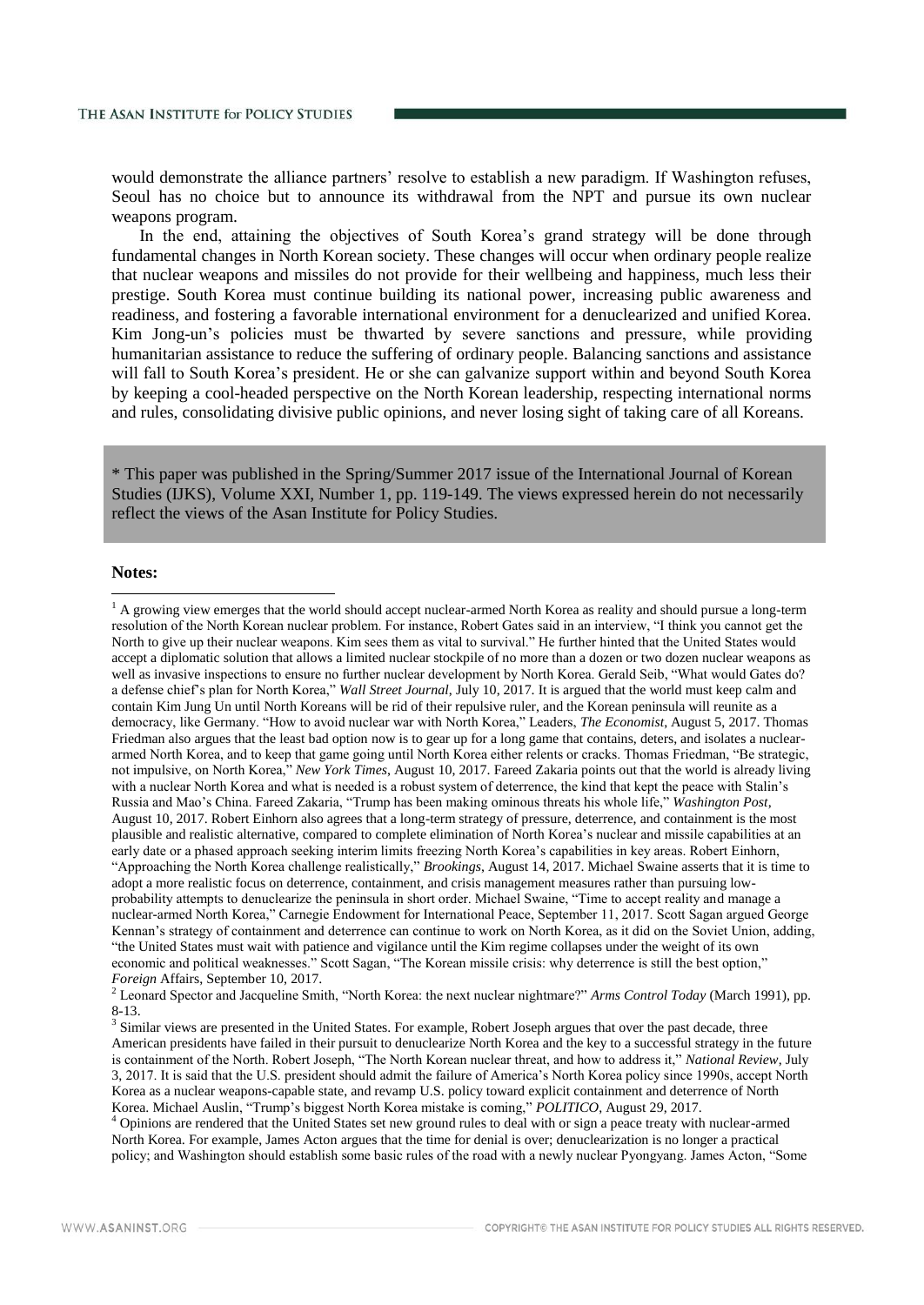nuclear ground rules for Kim Jong-un," *Foreign Policy*, August 16, 2017. David Ignatius offers four American positions of a possible peace treaty: assurances of North Korean regime survival, security guarantee to South Korea, pledge not to seek any quick unification, and willingness to discuss the future status of U.S. military presence in South Korea. David Ignatius, "Here's what a permanent treaty with North Korea might look like," *Washington Post*, August 15, 2017.

<sup>5</sup> Hans Kristensen, *Non-Strategic Nuclear Weapons*, Special Report No 3, Federation of American Scientists, May 2012, p. 11.

6 Susan J. Koch, *The Presidential Nuclear Initiatives of 1991-1992*, (Washington: National Defense University Press, 2012), p. 1.

<sup>7</sup> Don Oberdorfer, "U.S. Decides to Withdraw A-Weapons from S. Korea," The Washington Post, October 19, 1991, Available online at https://www.washingtonpost.com/archive/politics/1991/10/19/us-decides-to-withdraw-a-weapons-froms-korea/3759ee3f-e9bf-4944-bfdf-2f9ea727b546/?utm\_term=.8b681aa27744

<sup>8</sup> David E. Rosenbaum, "U.S. to Pull A-Bombs From South Korea," *The New York Times*, October 20, 1991, Available online at http://www.nytimes.com/1991/10/20/world/us-to-pull-a-bombs-from-south-korea.html

9 Peter Hayes, *Pacific Powderkeg: American Nuclear Dilemmas in Korea,* (Lexington: Lexington Books, 1991), *p. 35.* <sup>10</sup> Oberdorfer.

 $^{11}$ Ibid.

-

<sup>12</sup> On November 8, 1991, President Roh issued the Declaration for Denuclearization of Korean Peninsula and Peace Construction and announced not to manufacture, possess, store, deploy or use nuclear weapons. He also declared not to possess enrichment or reprocessing facilities.

 $13$  On December 18, 1991, President Roh announced that "at this time, there does not exist a single nuclear weapon on the South Korean soil." *The Chosun Ilbo*, December 19, 1991. (in Korean)

<sup>14</sup> William Burr, Ed., "The United States and South Korea's Nuclear Weapons Program, Part I," *The Nuclear Vault*, March 22, 2017, Available online at http://nsarchive2.gwu.edu/nukevault/ebb582-The-U.S.-and-the-South-Korean-Nuclear-Program,-1974-1976,-Part-1/

<sup>15</sup> Yi Hwan-woo, "S.Korea tried to have nuclear bombs in 1980s: declassified papers," *The Korea Times*, April 12, 2017, Available online at http://www.koreatimes.co.kr/www/nation/2017/04/120\_227347.html <sup>16</sup> Oberdorfer.

<sup>17</sup> B.K. Kim, "Step-by-Step Nuclear Confidence Building on the Korean Peninsula: Where Do We Start?" *Building Nuclear Confidence on the Korean Peninsula*, (Washington: Institute for Science and International Security, 2001), pp. 153-4, Available online a[t http://isis-online.org/uploads/conferences/documents/kimpaper.pdf.](http://isis-online.org/uploads/conferences/documents/kimpaper.pdf)

<sup>18</sup> International Atomic Energy Agency, *Fact Sheet on DPRK Nuclear Safeguards*, Available online at [https://www.iaea.org/newscenter/focus/dprk/fact-sheet-on-dprk-nuclear-safeguards.](https://www.iaea.org/newscenter/focus/dprk/fact-sheet-on-dprk-nuclear-safeguards) 

<sup>19</sup> "Nuclear Blackmail: The U.S.-Democratic People's Republic of Korea Agreed Framework on North Korea's Nuclear Program," Hoover Institution, Stanford University, April 1, 1997, Available online at

https://www.hoover.org/research/nuclear-blackmail-1994-us-democratic-peoples-republic-korea-agreed-framework-northkoreas

<sup>20</sup> Andrew Pollack, "U.S. and North Korea Agree on Deal for Nuclear Reactors," *New York Times*, June 13, 1995.

<sup>21</sup> "Joint Statement of the Fourth Round of the Six-Party Talks," September 19, 2005, Available online at

http://www.atomicarchive.com/Reports/Northkorea/JointStatement.shtml

 $22$  Ibid.

<sup>23</sup> "Chairman's Statement of the Fifth Round of the Six-Party Talks," February 13, 2007, Available online at http://www.dailynk.com/english/db\_info.php?db\_name=February%2013%20Agreement

<sup>24 "</sup>Six Party Agreement on North Korean Nuclear Program," October 3, 2007, Available online at [https://www.armscontrol.org/act/2007\\_11/Yongbyon#Sidebar1](https://www.armscontrol.org/act/2007_11/Yongbyon#Sidebar1) 

<sup>25</sup> Arms Control Association, "Chronology of U.S.-North Korean Nuclear and Missile Diplomacy," Available online at https://www.armscontrol.org/factsheets/dprkchron

<sup>26</sup> Don Oberdorfer, *The Two Koreas: A Contemporary History,* (Reading, Massachusetts: Addison-Wesley, 1997), p. 186.

<sup>27</sup> Cuba, Syria and Macedonia are the only three U.N. member states that do not have diplomatic ties with South Korea. The Roh administration did not include Cuba in its *Nordpolitik* outreach. Although the South Korean government officially approached Cuba in 2000, Havana continues to recognize North Korea.<br><sup>28</sup> Nichalas D. *V.* (2007). The continues to recognize North Korea.

<sup>28</sup> Nicholas D. Kristof, "The World; China and North Korea: Not-So-Best of Friends," *New York Times,* April 11, 1993, Available online at http://www.nytimes.com/1993/04/11/weekinreview/the-world-china-and-north-korea-not-so-best-offriends.html

<sup>29</sup> Kong-dan Oh, *Leadership Change in North Korean Politics: The Succession to Kim Il Sung,"* (Santa Monica, California: RAND Corporation, 1988), p. 6.

<sup>30</sup> Ibid, pp. 13-14.

<sup>31</sup> Ibid, p. 68.

<sup>32</sup> See Ralph Hassig and Kong-dan Oh, *The Hidden People of North Korea: Everyday Life in the Hermit Kingdom*, (Lanham, Maryland: Rowan & Littlefield Publishers, Inc., 2009), p. 68 and Armin Rosen, "Why The Utterly Bizarre Situation in North Korea Might Remain a Total Mystery," *Business Insider*, October 7, 2014, Available online at

http://www.businessinsider.com/whats-happening-in-north-korea-will-remain-a-total-mystery-2014-10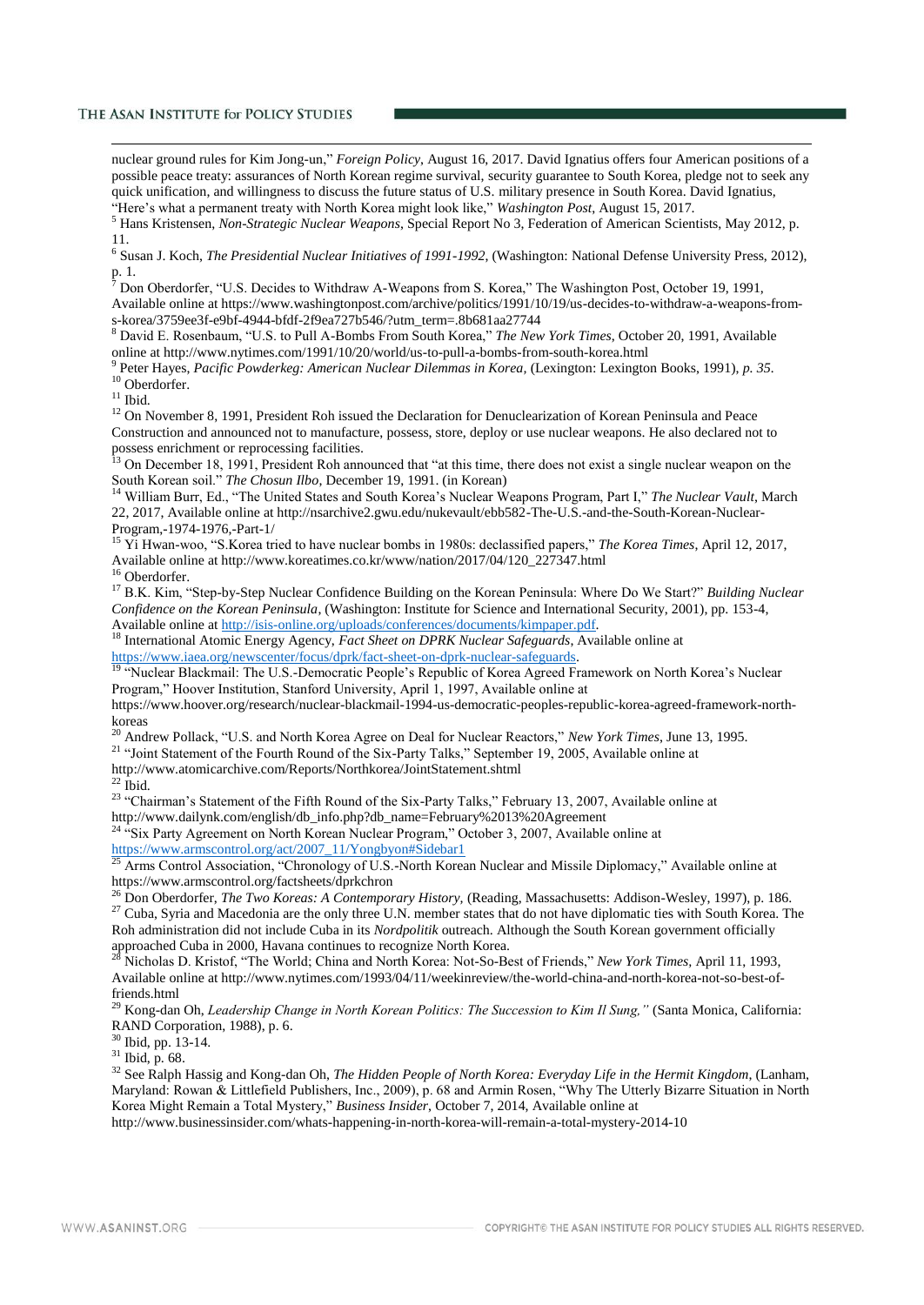<sup>33</sup> Jeremy S. Mushtare, "PSYOP in Stabilization and Reconstruction Operations: Preparing for Korean Reunification," masters thesis, U.S. Naval Postgraduate School, March 2005), p. 4, Available online at http://www.dtic.mil/dtic/tr/fulltext/u2/a432971.pdf

<sup>34</sup> Tong Kim, "Impact of Leaflet Operations," *Korea Times*, November 2, 2008, Available online at http://m.koreatimes.co.kr/pad/news/view.jsp?req\_newsidx=33731

 $35$  Ibid.

-

<sup>36</sup> Agreement on Reconciliation, Nonaggression and Exchanges, and Cooperation Between the South and the North, Signed December 13, 1991, Available online at [http://nautilus.org/wp-content/uploads/2011/12/CanKor-VTK-1991-12-13](http://nautilus.org/wp-content/uploads/2011/12/CanKor-VTK-1991-12-13-agreement-on-reconciliation-non-agression-exchanges.pdf) [agreement-on-reconciliation-non-agression-exchanges.pdf.](http://nautilus.org/wp-content/uploads/2011/12/CanKor-VTK-1991-12-13-agreement-on-reconciliation-non-agression-exchanges.pdf)

<sup>37</sup> "Gov't in Drive to Send Radios to N. Korea," *Chosun Ilbo*, October 10, 2010, Available online at http://english.chosun.com/site/data/html\_dir/2010/10/06/2010100600465.html

<sup>38</sup> Julian Ryall and Colin Freeman, "The defectors attacking North Korea with helium balloons," *The Telegraph*, December 17, 2014, Available online at http://www.telegraph.co.uk/news/worldnews/asia/northkorea/11294853/The-defectorsattacking-North-Korea-with-helium-balloons.html

<sup>39</sup> See Sang-hoon Choe, "A 'Balloon Warrior' Subverts North Korea, Thousands of Leaflets at a Time," *New York Times*, October 14, 2016, Available online at [https://www.nytimes.com/2016/10/15/world/asia/south-north-korea-balloon-](https://www.nytimes.com/2016/10/15/world/asia/south-north-korea-balloon-drop.html?_r=0)

[drop.html?\\_r=0,](https://www.nytimes.com/2016/10/15/world/asia/south-north-korea-balloon-drop.html?_r=0) Terrence McCoy, "North Korea has reportedly banned Choco Pies," *Washington Post*, July 1, 2014, Available online a[t https://www.washingtonpost.com/news/morning-mix/wp/2014/07/01/north-korea-has-reportedly-banned](https://www.washingtonpost.com/news/morning-mix/wp/2014/07/01/north-korea-has-reportedly-banned-choco-pies/?utm_term=.48abec31d54a)[choco-pies/?utm\\_term=.48abec31d54a,](https://www.washingtonpost.com/news/morning-mix/wp/2014/07/01/north-korea-has-reportedly-banned-choco-pies/?utm_term=.48abec31d54a) and "South Korean activists launch 'Choco Pie' Balloons," *The Guardian*, July 30,

2014, Available online at [https://www.theguardian.com/world/2014/jul/30/south-korean-activists-choco-pie-balloons.](https://www.theguardian.com/world/2014/jul/30/south-korean-activists-choco-pie-balloons)

<sup>40</sup> Donald Kirk, "South Korea blocks activists from air dropping leaflets over North," *Christian Science Monitor*, October 22, 2012, Available online at https://www.csmonitor.com/World/Asia-Pacific/2012/1022/South-Korea-blocks-activists-from-airdropping-leaflets-over-North

<sup>41</sup> The author worked for the Ministry of Defense from 1990 to 1991, studied various topics on North Korea, Korean unification, and strategic issues from 1991 to 2014 at the Korea Institute for National Unification, and then served as the Secretary to the President for Security Strategy at the Blue House from 2014 to 2017.

<sup>42</sup> The United States regarded West Germany as the sole legitimate successor government of the historical German state and of a future reunified Germany. James Dobbins and Jeffrey Hornung, "End the Korean War, finally," *New York Times*, June 8, 2017.

<sup>43</sup> South Korea, in both governmental and academic dimensions, has recognized the importance of a grand strategy that will guide the nation's future in a consistent and coherent manner. There were occasional attempts to establish a National Strategy Institute to develop nation's long-term grand strategy.

<sup>44</sup> Seong Whun Cheon, "Let's win the hearts and minds of ordinary North Koreans," *The Kukmin Daily*, January 3, 2011. (in Korean)

<sup>45</sup> Promoting internal changes of adversaries through information provision is a common element shared by the management strategy and the containment strategy. For example, propaganda and psychological warfare techniques attracted increasing attention as the containment strategy was implemented. John Lewis Gaddis, *Strategies of Containment: A Critical Appraisal of American National Security Policy during the Cold War*, p. 62. Susan Rice argues that seeding information into North Korea is an important part of a pressure campaign to raise the costs to North Korea of maintaining its nuclear programs. Susan Rice, "It's not too late on North Korea," *New York Times*, August 10, 2017. Tom Malinowski proposes three layers of information flowing into North Korea by reminding that soft power like the spread of democratic ideas and culture did more than hard power to bring down the Iron Curtain. Tom Malinowski, "How to take down Kim Jong-un," *POLITICO*, July 24, 2017. A study proposed that the United States should work with South Korea to develop an information campaign designed to reduce the risks of conflict or regime collapse by convincing regime elites that their best options in these circumstances would be to support ROK-U.S. Alliance efforts. Fredrick "Skip" Vincenzo, *An Information Based Strategy to Reduce North Korea's Increasing Threat: Recommendations for ROK & U.S. Policy Makers* (Washington, D.C.: Center for a New American Security, October 2016).

<sup>46</sup> James Law, "Kim Jong-un can be defeated by spread of information, North Korean defector says," *news.com.au*, November 3, 2017, Available online at http://www.news.com.au/finance/work/leaders/kim-jongun-can-be-defeated-byspread-of-information-north-korean-defector-says/news-story/f60fac869d808a713d017c0f50288991 Ibid.

<sup>48</sup> In the wake of North Korea's sixth nuclear test, North Korean ambassadors were expelled and other diplomatic sanctions imposed by Mexico, Peru, Kuwait and Spain. "Factbox: countries which have expelled North Korean ambassadors after nuclear test," *Reuters*, September 19, 2017.

<sup>49</sup> It is noted that B1-B bombers frequently flying from Guam to Korea and naval aircraft are not nuclear capable. <sup>50</sup> Neither the United States nor South Korea should run the risk of repeating the same policy debacle as happened in the U.S. invasion of Iraq in the wake of the 9/11 terror. The U.S. accusation of Iraq's WMD programs turned out to be false, tarnishing Washington's credibility.

<sup>51</sup> It is a reasonable policy alternative with steady support in South Korea, enjoying more than 60% approval in numerous polls over many years. The two polls conducted right after North Korea's sixth nuclear test confirmed this established trend. According to Gallup Korea and Korea Society Opinion Institute, 65% and 68.2% of the public approved the reintroduction of American tactical nuclear weapons to counter North Korea's nuclear threat, respectively. *Korea JoongAng Daily*, September 11, 2017.